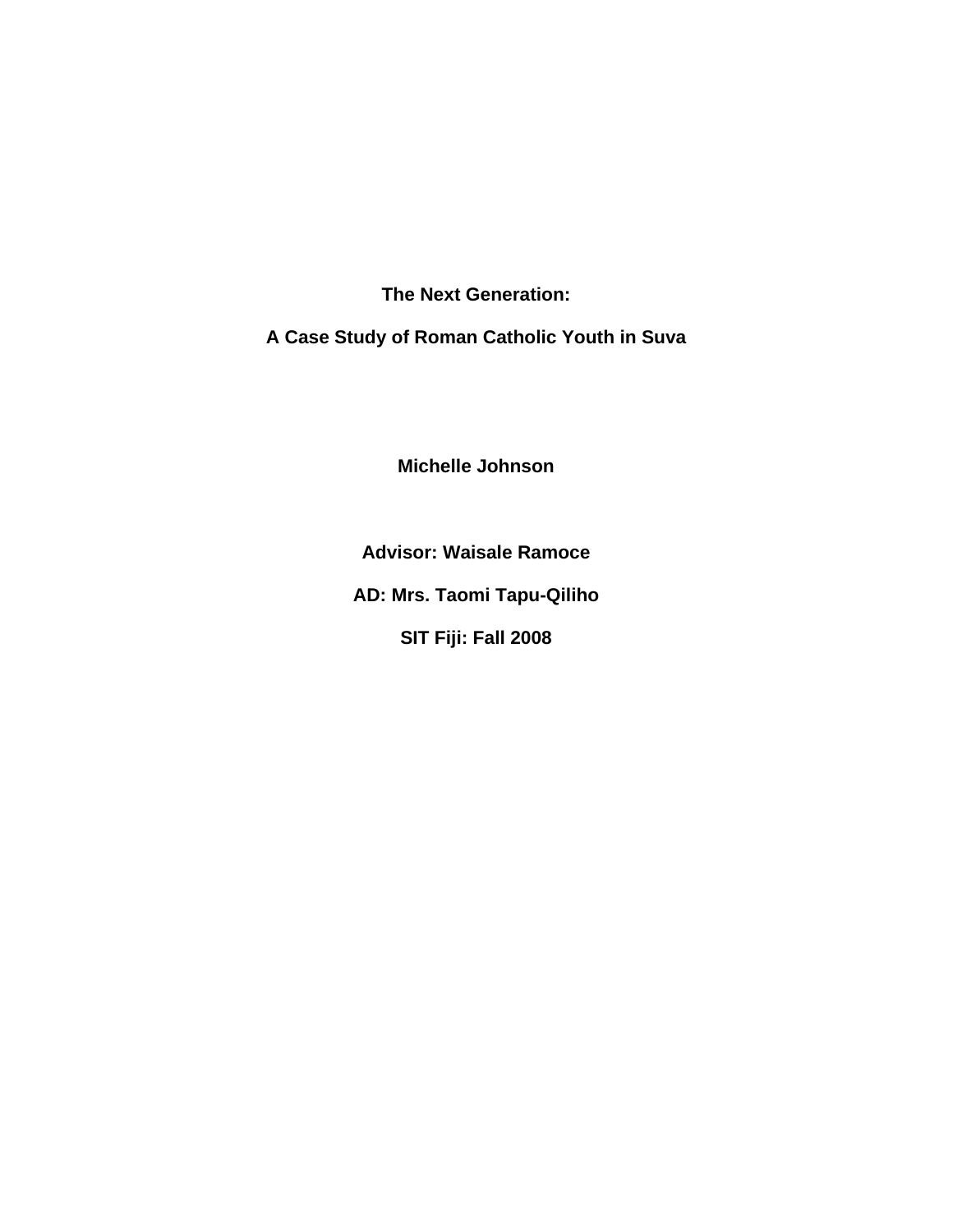### **Abstract**

Youth communities, as well as religious ones, are thriving in modern Fijian culture. The young people identify with a changing way of life, while those who are religious often cling to tradition and order. Despite this apparent contradiction of lifestyles, most young people in Fiji do consider themselves to be religious.

 This paper is a study on the identity of young, Roman Catholic Fijians in Suva, Fiji. I joined the Sacred Heart Parish youth group and worked with the members to gain an understanding of their lives as young, Catholic individuals in modern Fiji. I have also looked at their identity from another point of view, through the eyes of Catholic lay people and clergy.

 It was my intent to uncover exactly what issues resulted from the unique identity that young, religious Fijians embody. I also wanted to discover the role that they play within their community. I have found and analyzed many of these issues, and I have made educated suggestions as to what the youth and the rest of the Church must do to resolve certain problems so that they will be better able to move forward.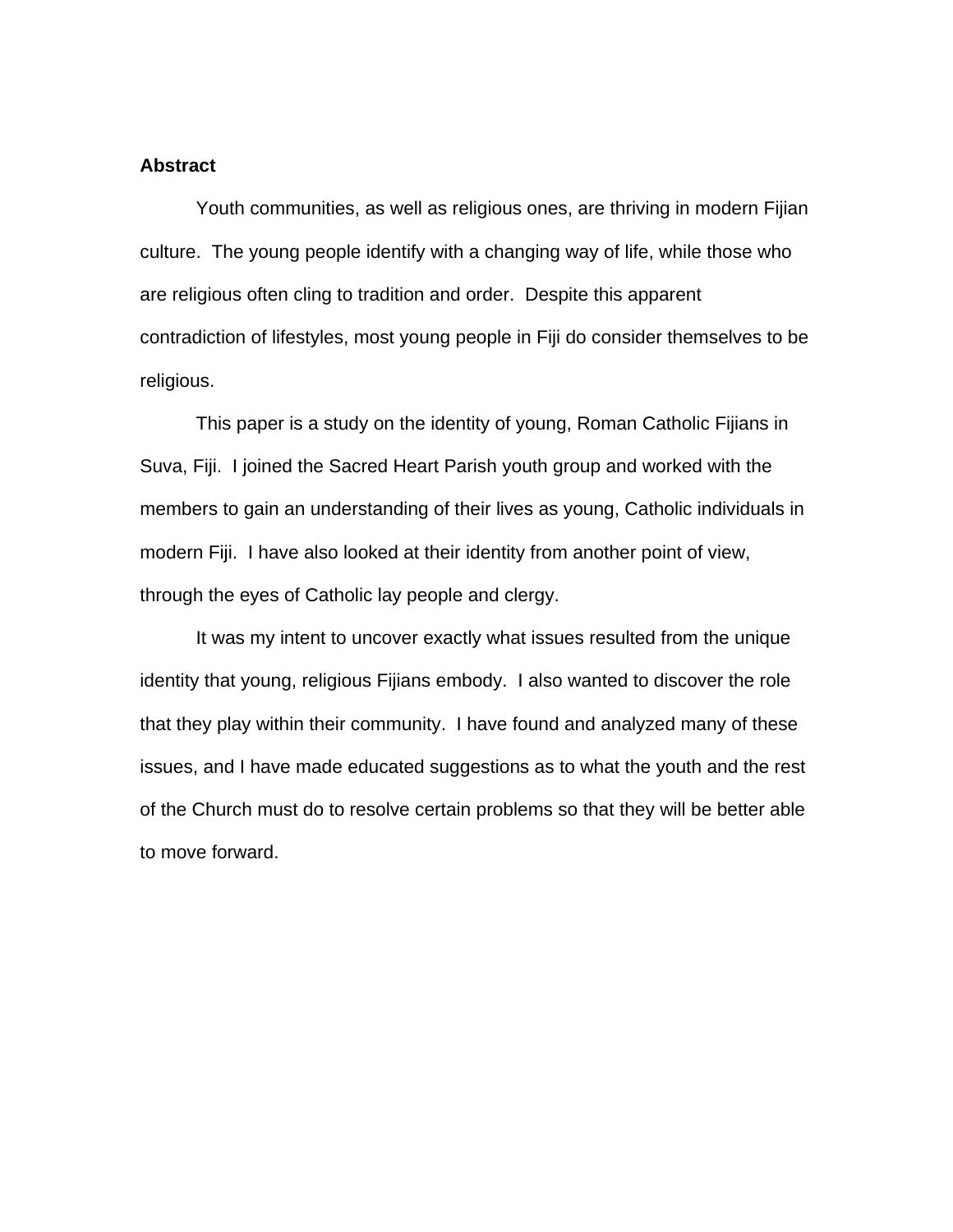### **Acknowledgments**

I would first like to thank my friend, Patrick Visanti, for all of his help and support with this project. I would also like to thank the entire Sacred Heart Parish community, most specifically the youth group, for all of their kindness, love, and generosity. None of this would have been possible without the support of this wonderful community. Finally, I would like to acknowledge the many other individuals who were kind enough to give me their valuable time in order to help me find what I was looking for.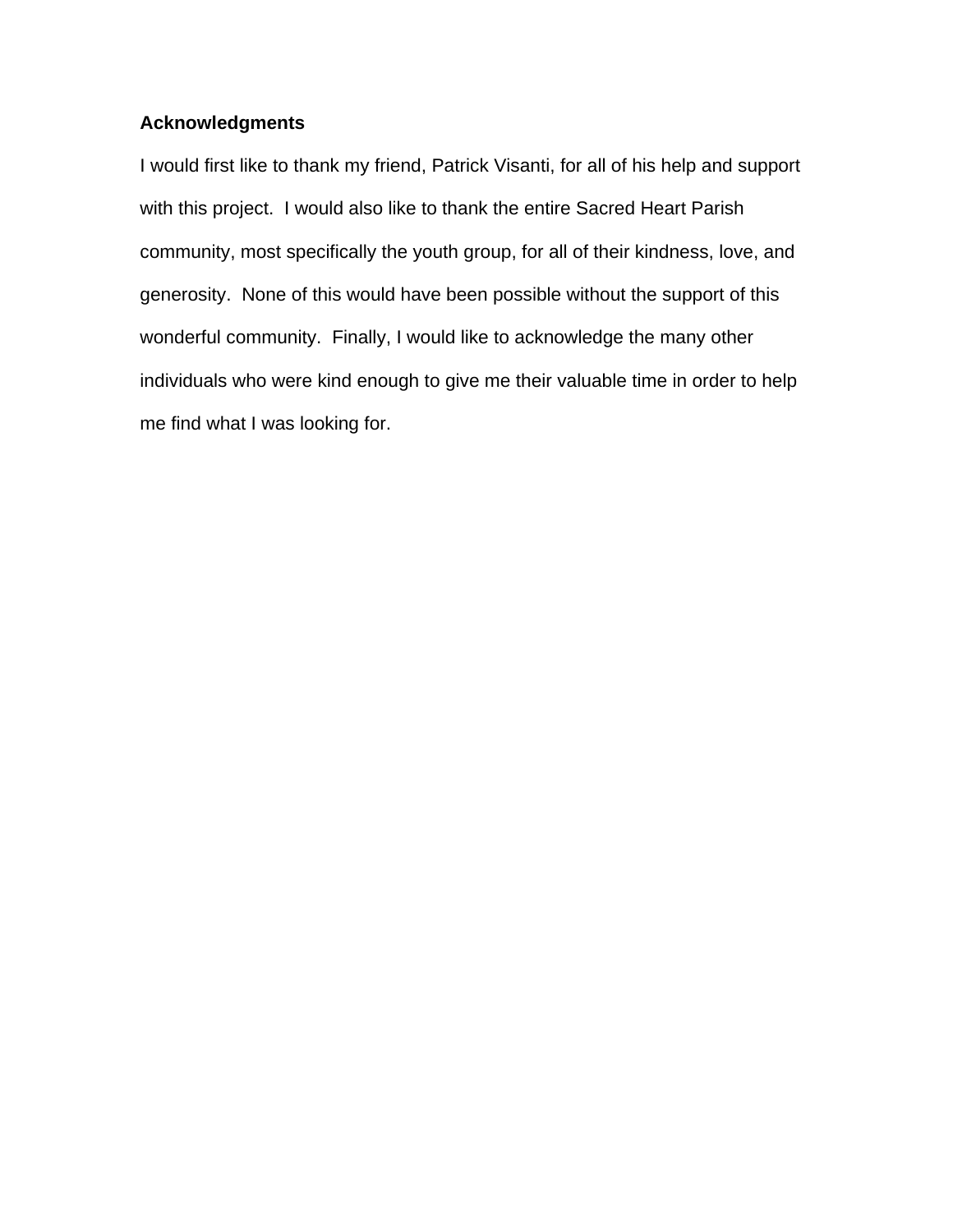# **Table of Contents**

| The Youth's Place- Past Views on the Present Page 25 |  |
|------------------------------------------------------|--|
|                                                      |  |
|                                                      |  |
|                                                      |  |
|                                                      |  |
|                                                      |  |
|                                                      |  |
|                                                      |  |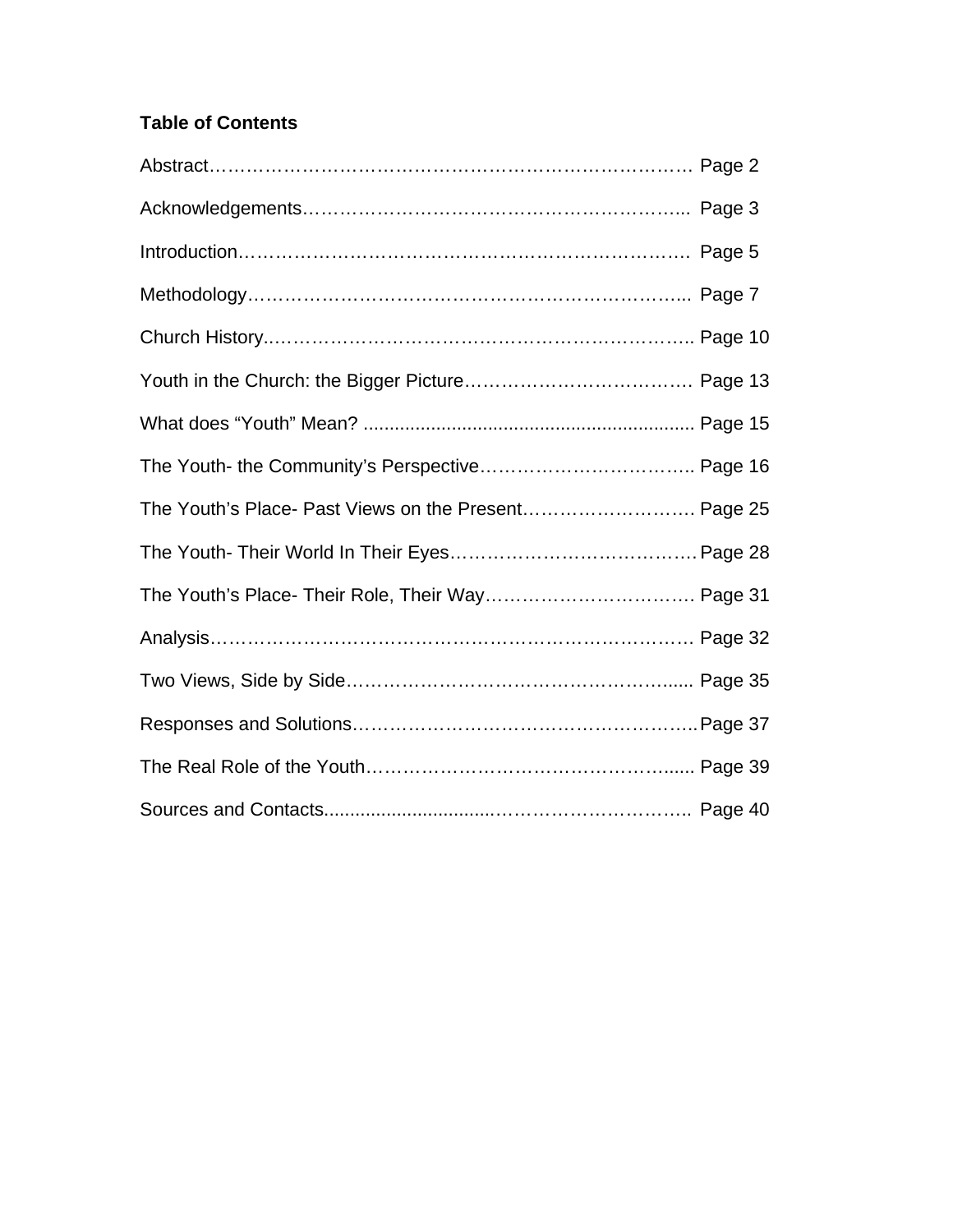#### **Introduction**

Religion is a very large part of life for many Fijians. Christianity is the cultural norm for the vast majority of the indigenous Fijian population, and it has a huge impact on who they are as a people. It is clear that religion, and particularly Christianity, has made the Fijian culture into what it is today, and one cannot fully understand modern Fijian life and culture without first realizing this fact. The Roman Catholic Church is presently the second largest sect of Christianity in Fiji.

Throughout the country, church-based youth groups are a popular place for young people to gather as a community. The Roman Catholic Cathedral, Sacred Heart Parish in Suva, follows that example and has a lively youth group. This group has struggled throughout the history of the parish. There have been times in the past where it has been full of life, and other times when it has dwindled down to a small group of boys drinking grog together, with almost no religious significance or emphasis. Just recently this year, however, Sydney, Australia was the host of the Roman Catholic Church's regularly-occurring World Youth Day. World Youth Day is actually a week-long event that is put on every two or three years which brings millions of youths from all over the world together and focuses on their place within the Church. Many of the youths in Suva were given the opportunity to attend this program, and because of it, the youth group at Sacred Heart parish was revived and remains a vibrant, active community. There are, however, many issues and difficulties that they face as young people.

 The way in which I came to study the Catholic youth in Suva is very unique, as I had not intended this to be the focus of my studies while in Fiji. I am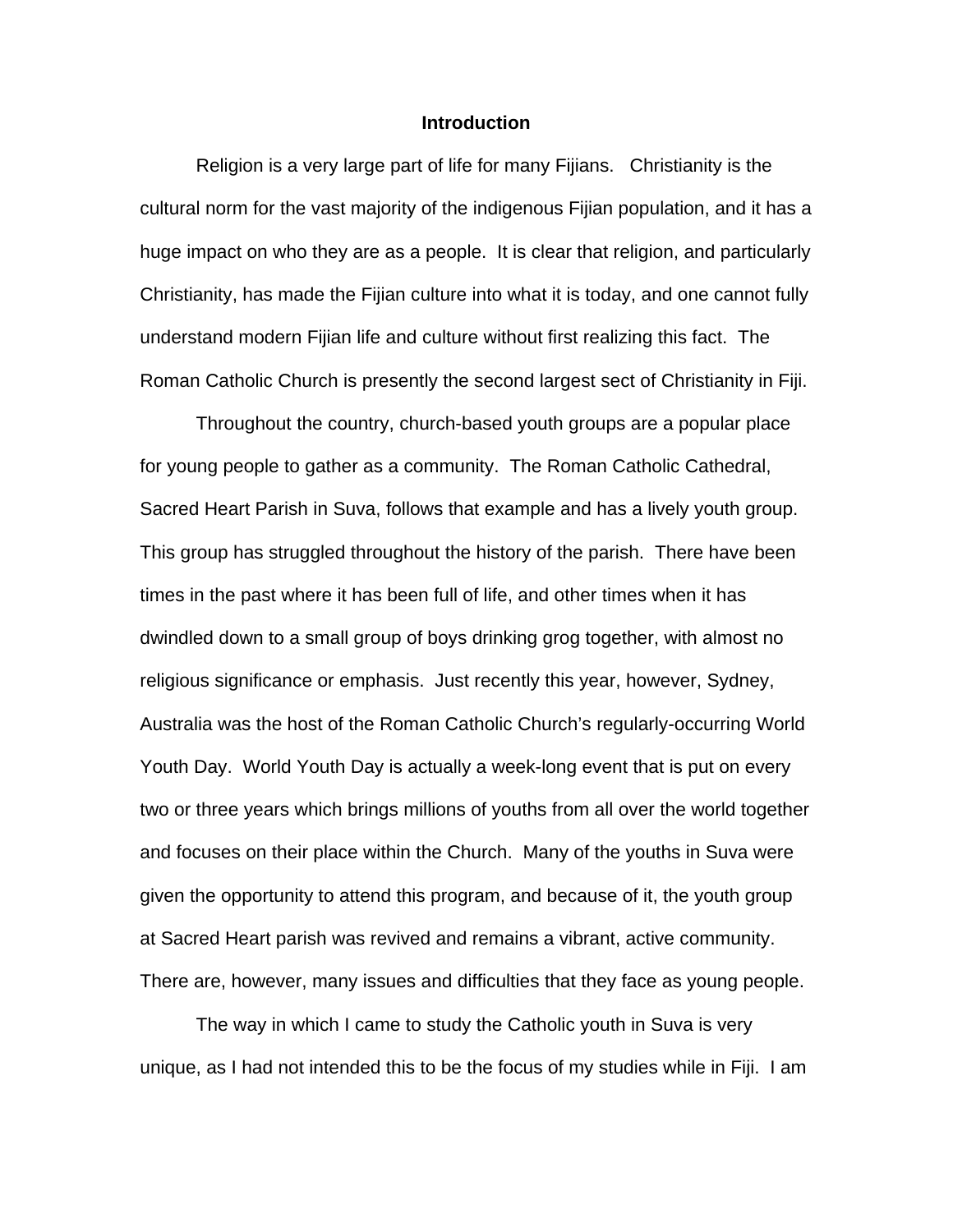a practicing Catholic myself, and when I arrived in Suva, I attended Mass at the Sacred Heart Cathedral. I happened to meet a member of the youth while waiting for a ride home, and he kindly invited me to join their group. Realizing that it would be a wonderful opportunity to get to know other people my age who shared my religious beliefs, I accepted the invitation and began attending meetings. Through these meetings, I got to know the young people and I learned that even though things seemed to be going well for them, and they were engaged in several different projects, there were certain issues that they dealt with that were unique to their being young, Fijian Catholics. These issues intrigued me and I knew that I had to look deeper into them.

 The young people here have so much energy that can be used to achieve many wonderful things, both within the Church and within the larger community. I have attempted to research exactly what the youth are doing with this energy, and what is holding them back from doing and achieving more. I have also tried to understand more fully what it means to be a young Catholic in Suva, and how that affects these particular individuals.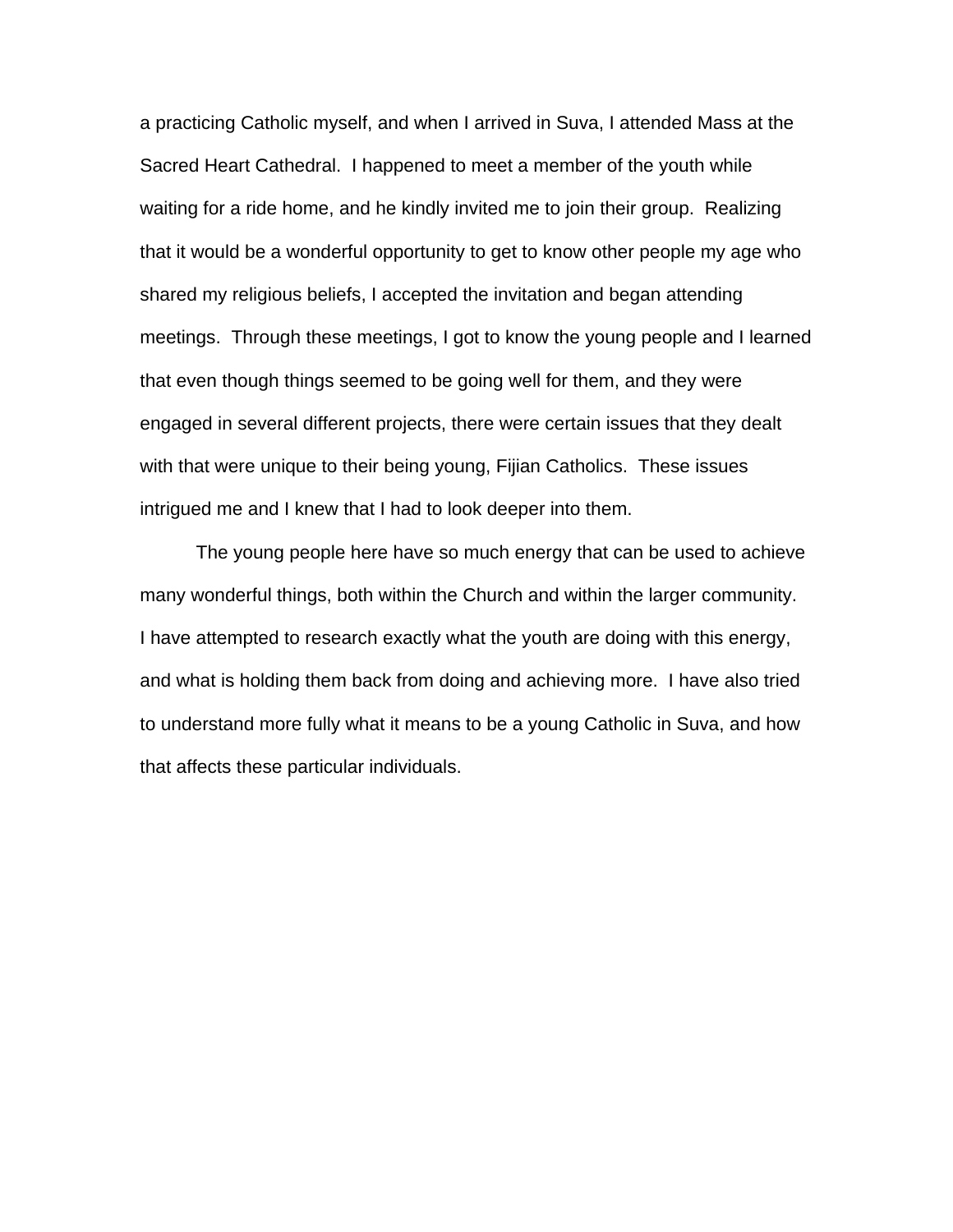#### **Methodology**

 When I first started my research, I did not know exactly what areas I wanted to focus on or what I was trying to find. I knew that the Catholic youth here were a very interesting and unique group who had a lot to share, and because of that I knew that there would be a lot to gain from looking deeper into their issues. I soon found that there were many factors that affected the youth, many of which came as a surprise to me and were vastly different from my own experiences. From then on, I was determined to speak to more people and find out as much as I could about the difficulties that the youth face as young, Fijian Catholics.

 The amount of time that I had was definitely a constraint. I was fortunate enough to have joined the Sacred Heart youth group early in the semester, so I got to know a lot about the specific youths that participate regularly at Sacred Heart Parish. This research, however, could have been much more complete if I had enough time to get to know the youths of other parishes as well. The issues of the youth in Suva are most likely vastly different from the youth in other areas throughout Fiji.

 The fact that I had joined the youth group early on in the semester, and the fact that I had gotten to know the youth as friends before even considering this as a topic for my research has ended up being both a strength and a weakness for me as a researcher. Because I had already built personal relationships, I feel that the interviews that I conducted with the youth members were more relevant to their reality. I also feel that the responses that I received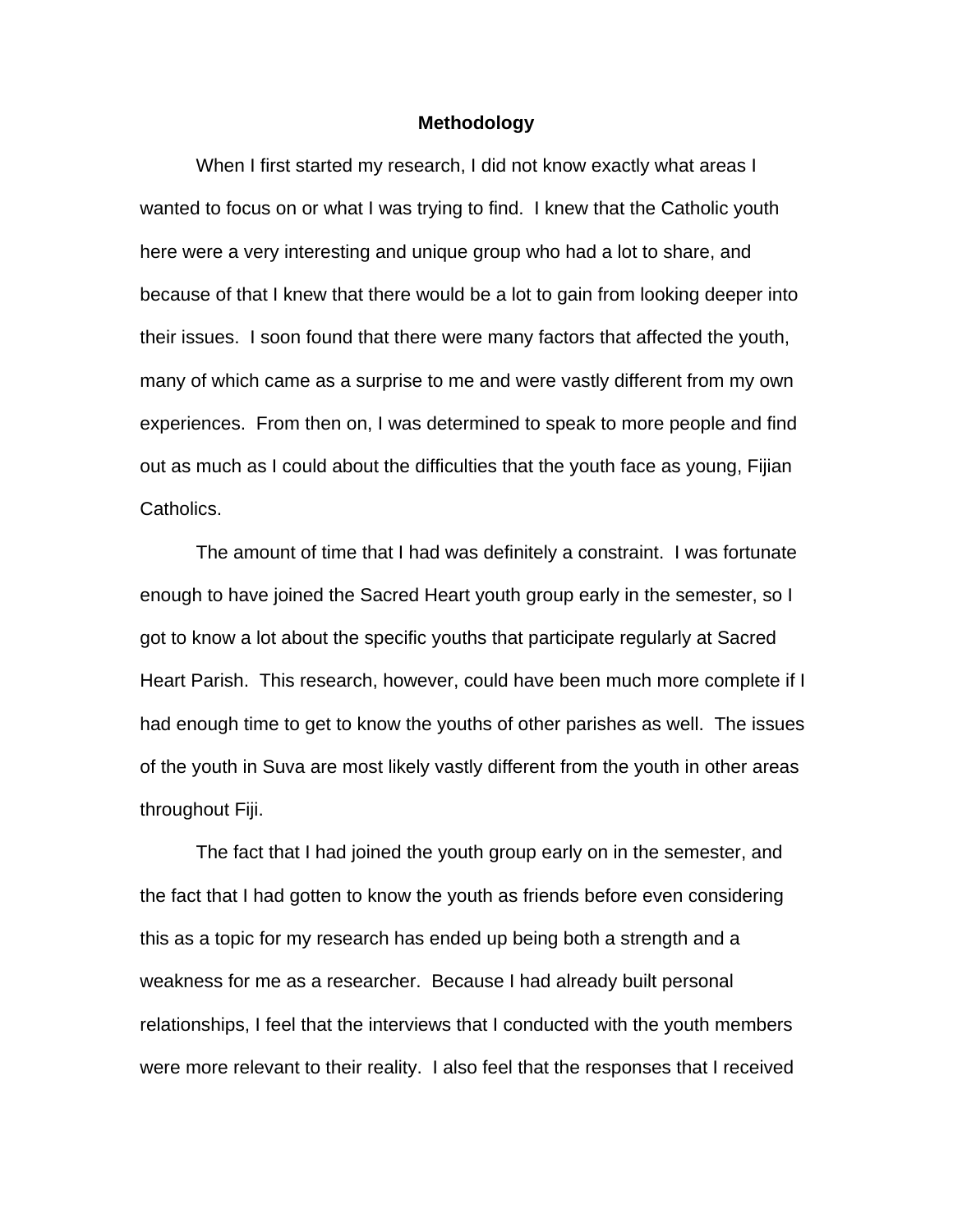during these interviews were much more honest and went deeper than interviews conducted with a stranger would have been. I have also been fortunate to have plenty of my own observations and information from a period of time that is longer than the designated four-week ISP period. Unfortunately, because I have gotten to know and care for many of these people, and because I am a Catholic youth myself, my opinions and views that are expressed in this paper may have ended up being biased. I will try to be as objective as possible in writing this paper, but I believe that it impossible and even flawed to be completely so. Though my work has a been affected through the personal relationships that I have formed and my ability to identify myself as a Roman Catholic youth, the positives that come from this have far outweighed the negatives.

 In order to formally conduct my research, I stayed in the Suva area throughout most of November and interviewed a large number of individuals. I formally interviewed a number of the youth, by which I mean specifically the members of the Sacred Heart youth group ages 14 to 27. I also participated in their weekly meetings and had informal discussions with many of the members about themselves and the issues that they face as young Catholics. I feel that I was able to gather a lot of information in this way and gain a deeper understanding of who the youth see themselves as being, as well as how they view the church and their place within it. I wanted to have a different perspective of the youth as well, so I had discussions and formal interviews with a large variety of established members of the Catholic community around Suva. These people came from a variety of backgrounds, but were all Roman Catholic, and all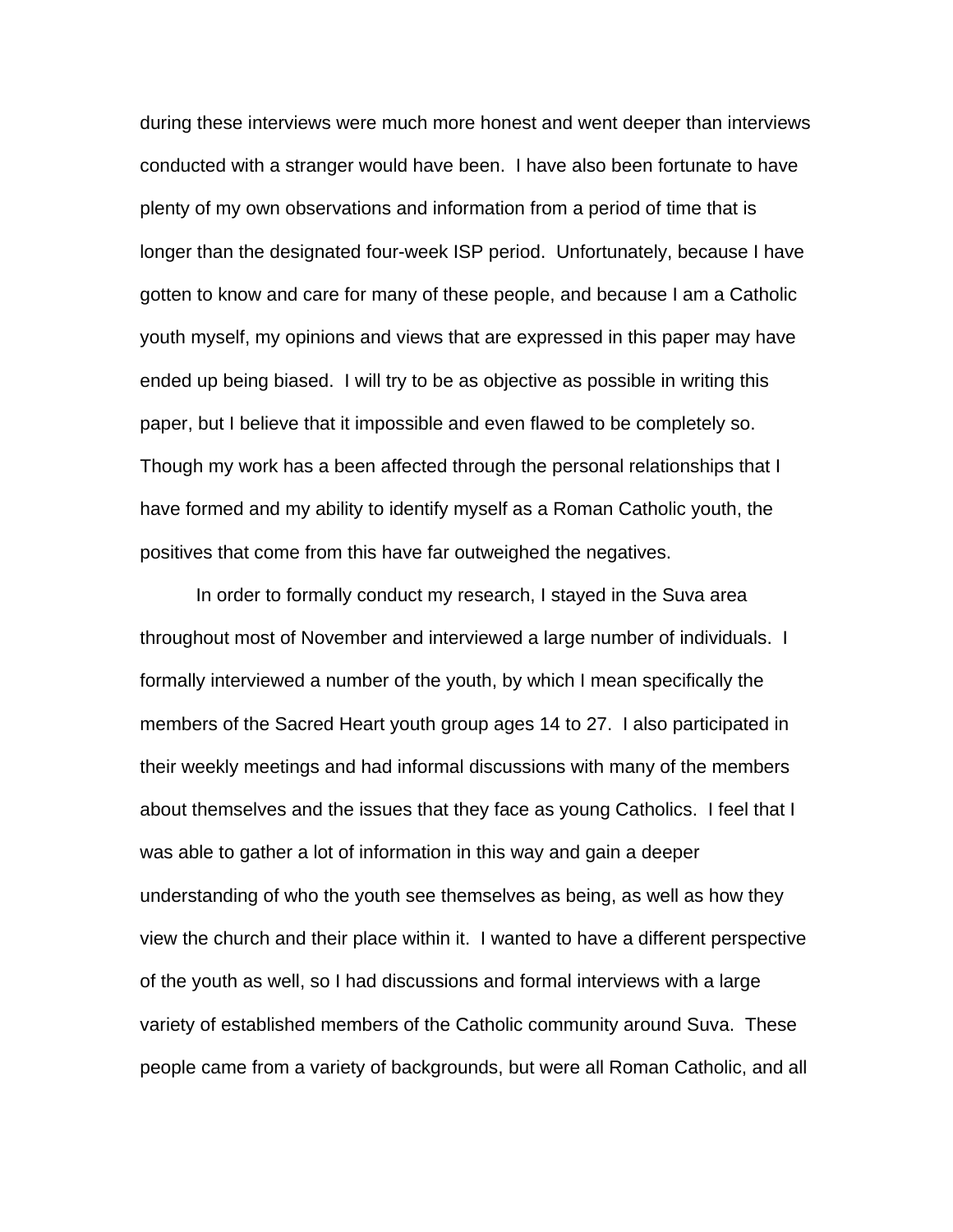had come into contact with the Sacred Heart youth group and had knowledge about their specific group.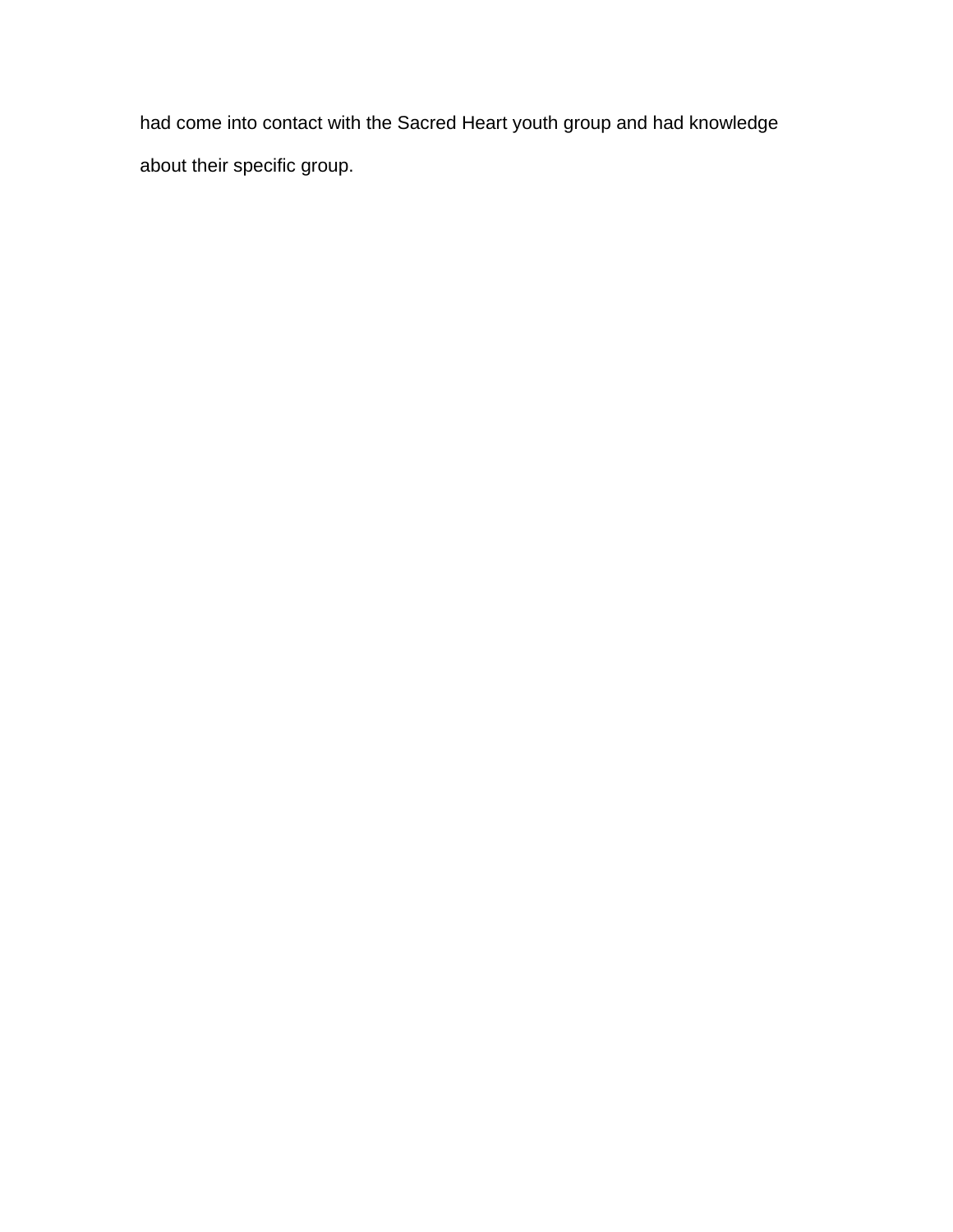#### **A Brief History of the Roman Catholic Church in Fiji**

10

 In order to more fully understand the current context of religion in Fijian culture, it is important to go back to the roots of Christianity, particularly Roman Catholic Christianity. The first Catholic missionaries came to Fiji in 1844. "On August 1 1844 four French Catholic missionaries, all Marists, were brought to Fiji by their Bishop," (Knox, pg. 1). At this time there were already other Christian missionaries present in the islands, but there was still a great deal of tribal warfare and cannibalism going on. Most of the people did not accept Christianity right away- their society was (and still is) a very communal one, and they have a tradition of respecting their elders and chiefs. The mindset behind Christianity was vastly different than the one Fijians held about their religious beliefs. "Fijians were satisfied with their own religion, and thought of religion as something specific to a particular group of people rather than something of universal application," (Knox, pg. 1). Because of this, conversion on an individual level was not a reality among the Fijian population. The people of Fiji waited until their chiefs converted, particularly Ratu Seru Cakobau, who was the leader of the majority of Fiji at the time. After his conversion, much of the country became more open to this new religion, and Christianity became the norm among the population. Cannibalism and tribal wars diminished and eventually died out all together, but the cultural values of community and the respect of elders prevailed.

 The majority of the population Fiji converted to various protestant religions, particularly Methodism. This can be partly attributed to the fact that the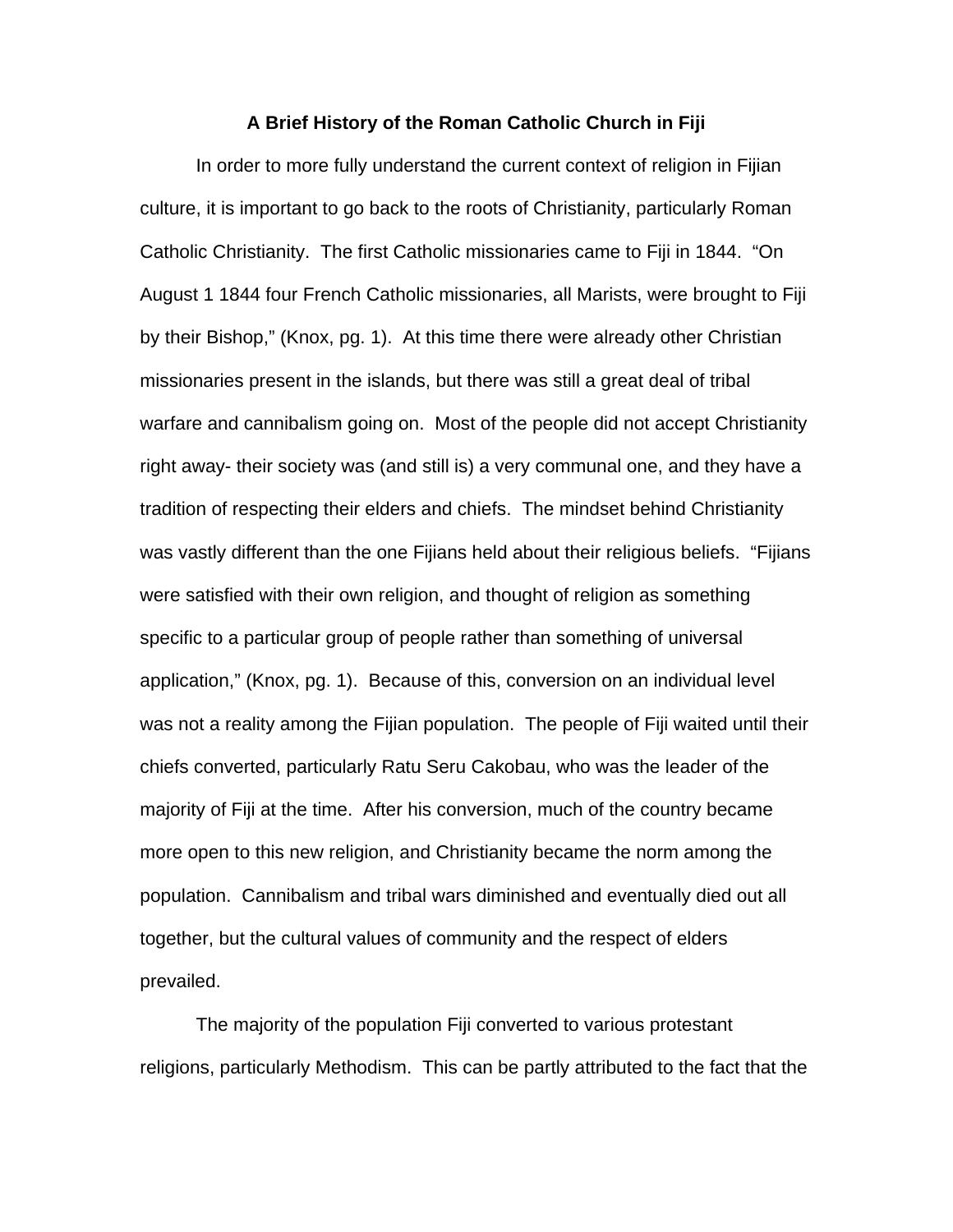Catholic missionaries were late in their arrival to Fiji, though the Church had its reasons for this. "While protestant missionaries were already at work in the islands, the Catholic Church-equally aware of the needs of the South Pacificwas more cautious. There were complicated negotiations to ensure that the missions were well founded and that the religious faculties for dispensing the sacraments were properly in place before the missionaries were given permission to depart," (Knox, pg. 2). Due to the Catholic Church's more formal structure and emphasis on the sacraments, there was significantly more planning and precautions taken in their missionary endeavors. This structure and sacramental emphasis is consistent with the Church today, both on a global scale and within Fiji.

 Despite all of their preparation, the Catholic missionaries still faced many struggles while in Fiji and had a difficult time successfully establishing the Catholic Church here. When they finally did have success, it was because they learned to be flexible and adapted to the Fijian culture and did their part to be viable members of the local community. "The priests learned to speak Fijian and instructed those prepared to listen concerning the Catholic faith. They were often called to tend the sick and comfort the dying. They frequently sat around the yaqona (kava) bowl discussing religion and Fijian customs as well as day-to-day affairs," (Knox, pg. 19).

 Today, the Catholic Church is very much alive and vibrant and is a respected, established institution throughout Fiji. Fijian Catholics are as enthusiastic about their faith as their protestant neighbors, regularly attending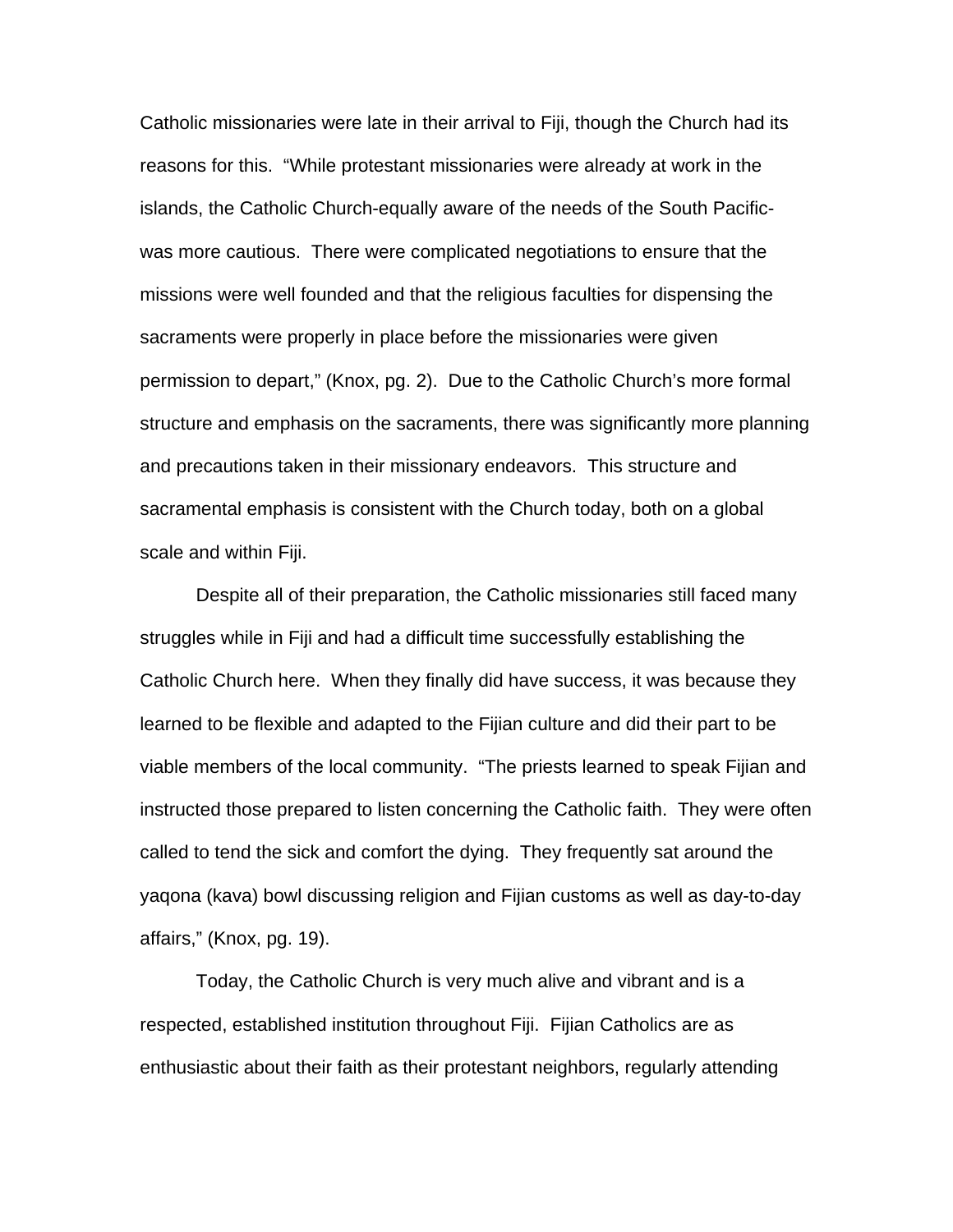Mass on Sundays and showing through example the important role that religion and community play in their lives.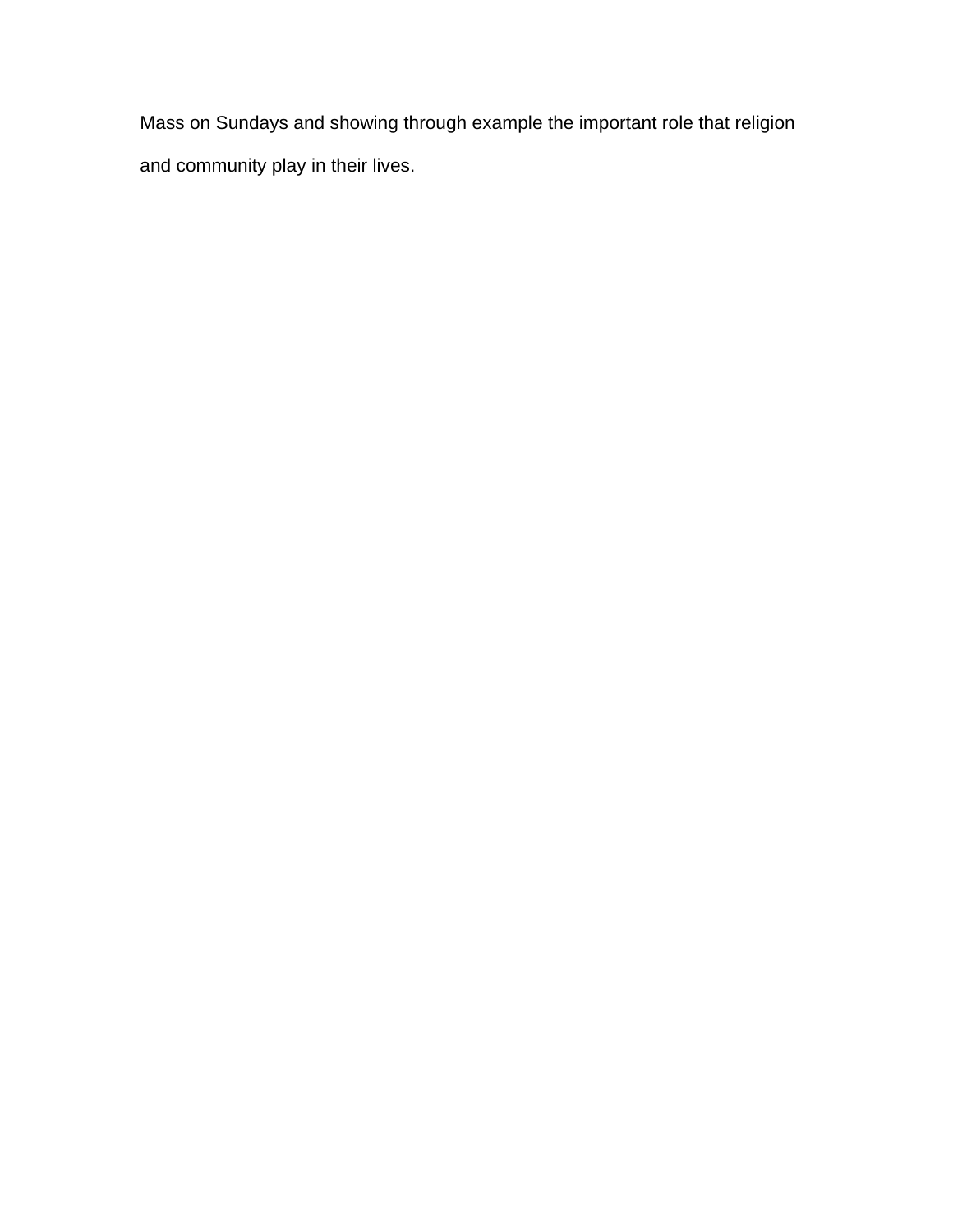#### **Youth in the Church: The Bigger Picture**

 The Roman Catholic Church has not always recognized importance of the youth community. However, in more recent years, it has done more to include the youth and employ their unique attributes for the benefit of the greater good. Starting in 1984, the Church began its World Youth Day program for the millions of Catholic youth around the world. There are several other programs and organizations that the Church has put into place to get youth involved. The Catholic Church has largely left it up to individual parishes and diocese to create their own youth programs. This is valid due to the global nature of the Catholic Church. Youth is viewed very differently among the different cultures of the world. A youth group that is set up like the one here in Suva might be appropriate in this culture, but in others it may not be an effective system. From this set-up, many individuals who are not directly connected to church hierarchy have done things for the youth in their own cultures and communities. Some have written books on youth ministry, others have started programs for the youth in their area.

 The Catholic Church knows that the youth have a lot to give, but it also knows that they need encouragement, love, and support in order to develop and reach their full potential both within the Church, as well as in every other aspect of their lives. It encourages parents, clergy, and others within the religious community to support the youth and help them reach this potential. The main point that the Church emphasizes about youth is that they need a community in which they are able to find themselves and be themselves. It is the responsibility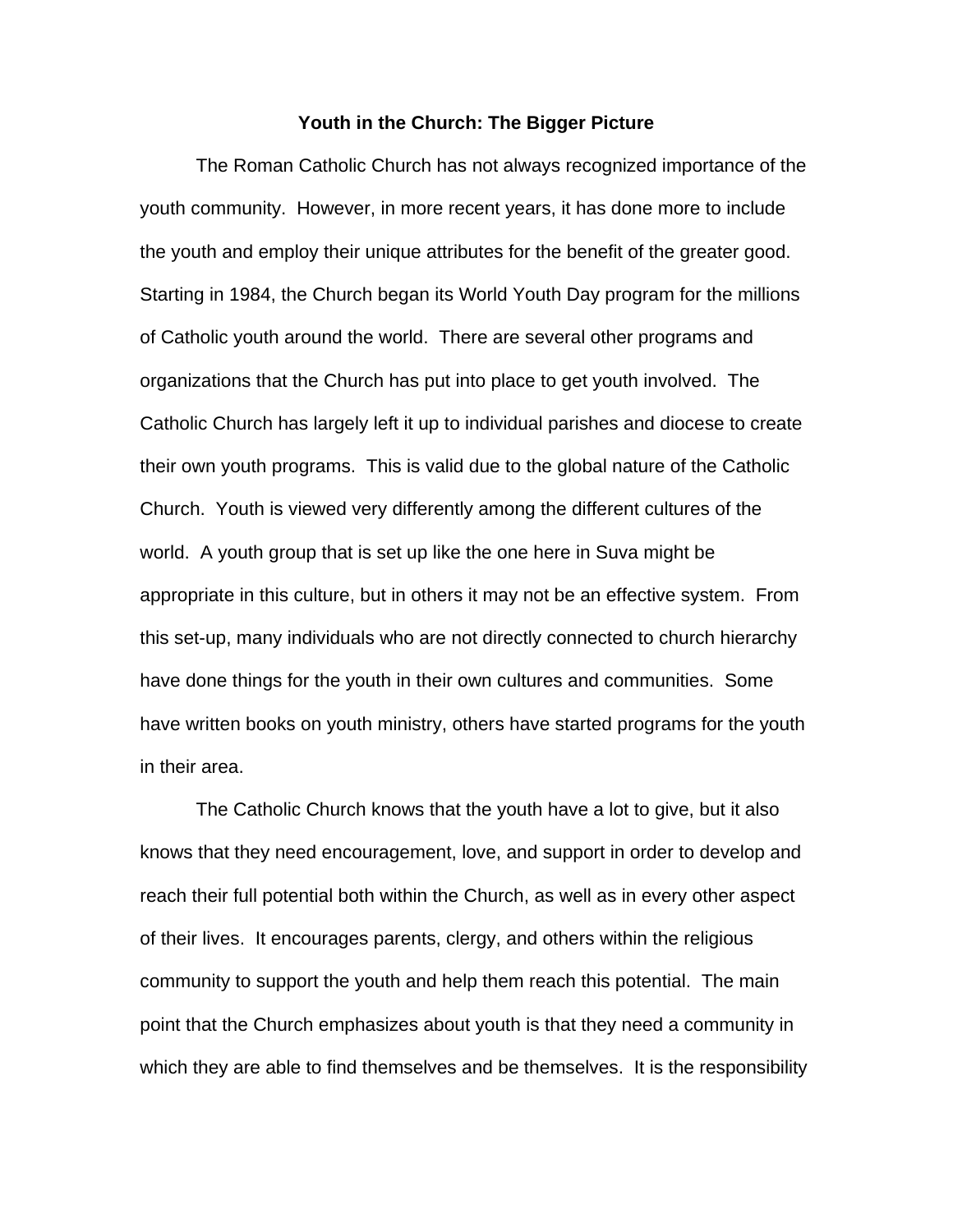of each individual diocese and parish to create this environment for their youth. Throughout the world, some areas have done this and the youth are thriving, while others have failed at this. From my observations and research, I can say that the Catholic community in Fiji is not at the very top in catering to their youth's needs, but they are actively working to improve this and are doing a lot of good for their youth.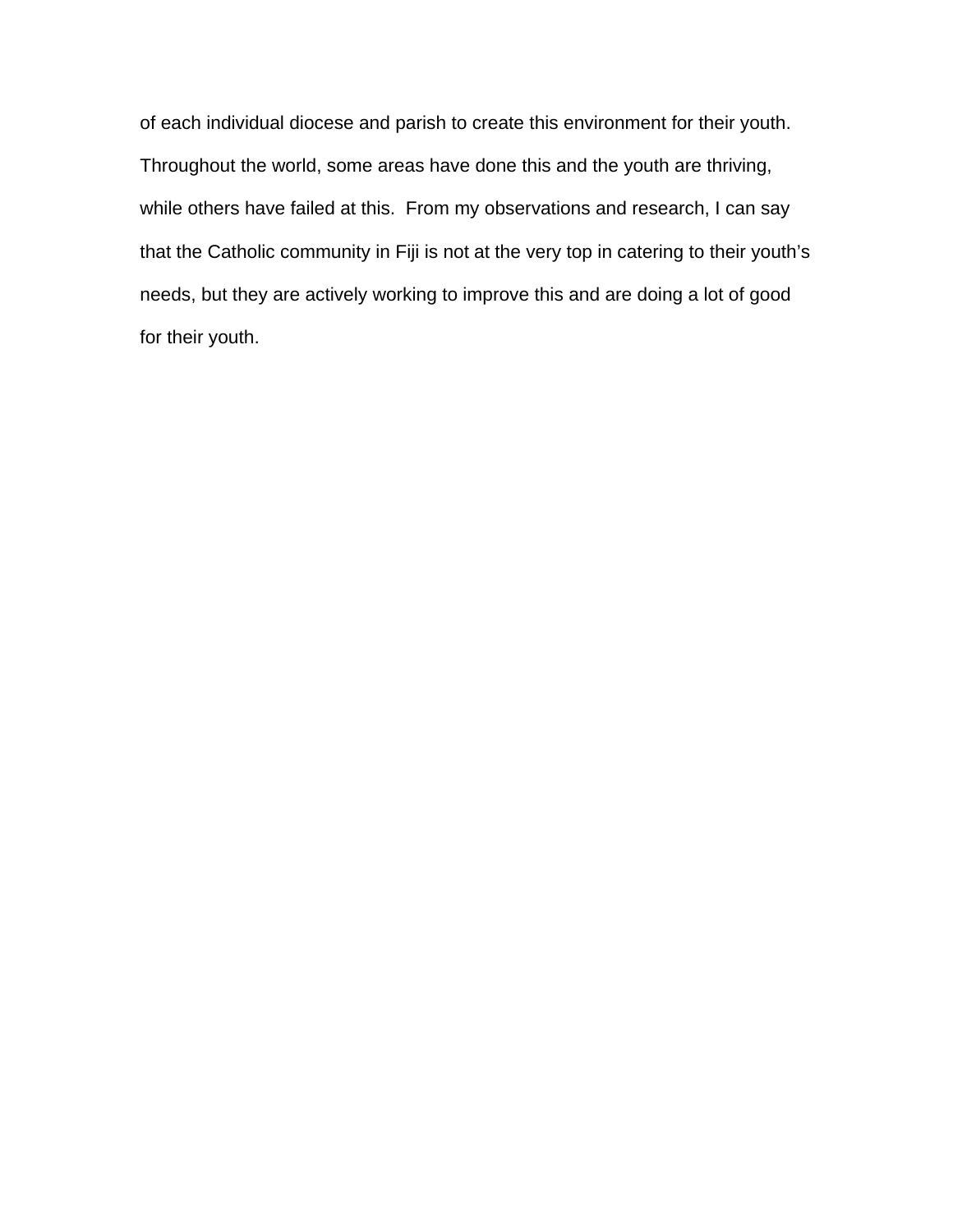### **What does "Youth" Mean?**

A difficulty that I struggled with while doing this research was finding a formal definition of the term "youth" here in Fiji. Youth groups throughout Fiji are inclusive of unmarried people ranging in age from early teens through people well into their thirties, and in some cases even older than that. This is partly because the culture here is one of inclusive community values. While it is generally thought of as a very positive thing to be inclusive to all, it has proven to be at the detriment of some of the younger members of various youth groups. They are taught to have a respect for their elders and often because of this they do not feel free to express their own ideas or opinions in these settings. When they are around people who are much closer to their own age, these young people speak much more freely and act more naturally.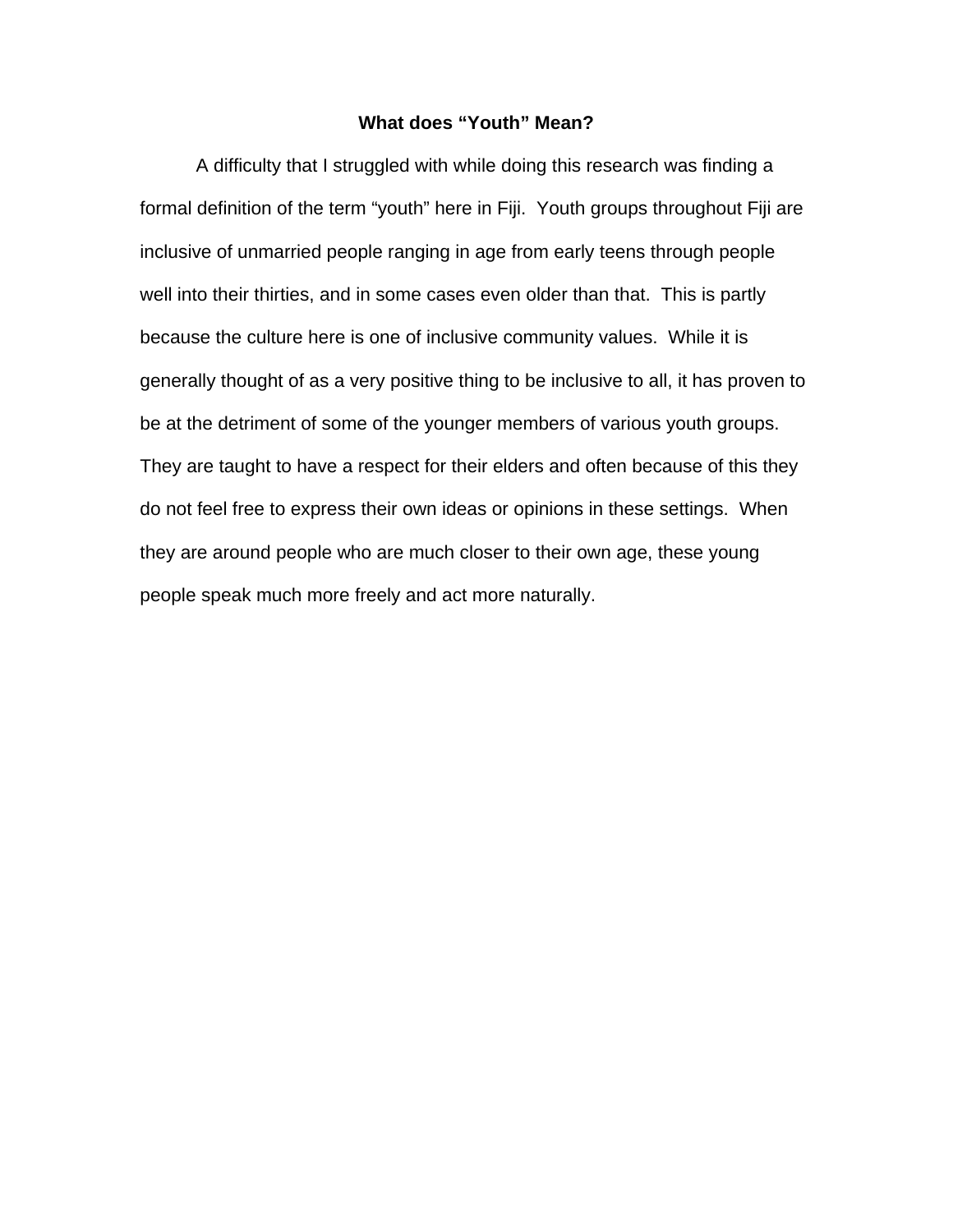#### **The Youth- the Community's Perspective**

 While interviewing and discussing the youth with established members of the Catholic community in and around Suva, I asked everyone how they viewed the Catholic youth in Suva. I received a variety of answers, but there were definite similarities and themes that were prevalent in almost all of the responses that I received.

 Many individuals who knew the youth before World Youth Day this summer spoke of the vast changes that had taken place because of this event. Before the youth started working towards attending World Youth Day, the group was mainly a social group for young men. The grog culture remains a large part of life here in Fiji, and it certainly affected these people. They would get together, drink grog, and label this social activity as a youth group. There was no real spiritual or sacramental aspect to it. They also did not focus on any sort of outreach or service for the community. Women, younger boys and girls, and people of other cultures really had no place within this group.

 Earlier this year, an invitation arrived from a group based in Australia for the youth of the South Pacific nations to attend World Youth Day. This was announced to the entire parish community, and the youth made the decision to attend World Youth Day in Sydney in July. Since this decision, the group has completely turned around and done a lot to improve. They have a new focus on what it means to be a Catholic youth- they focus not only on fellowship and friendship, but also on the sacraments, their personal spiritual and prayer lives, and community outreach and service. They have goals and direction, and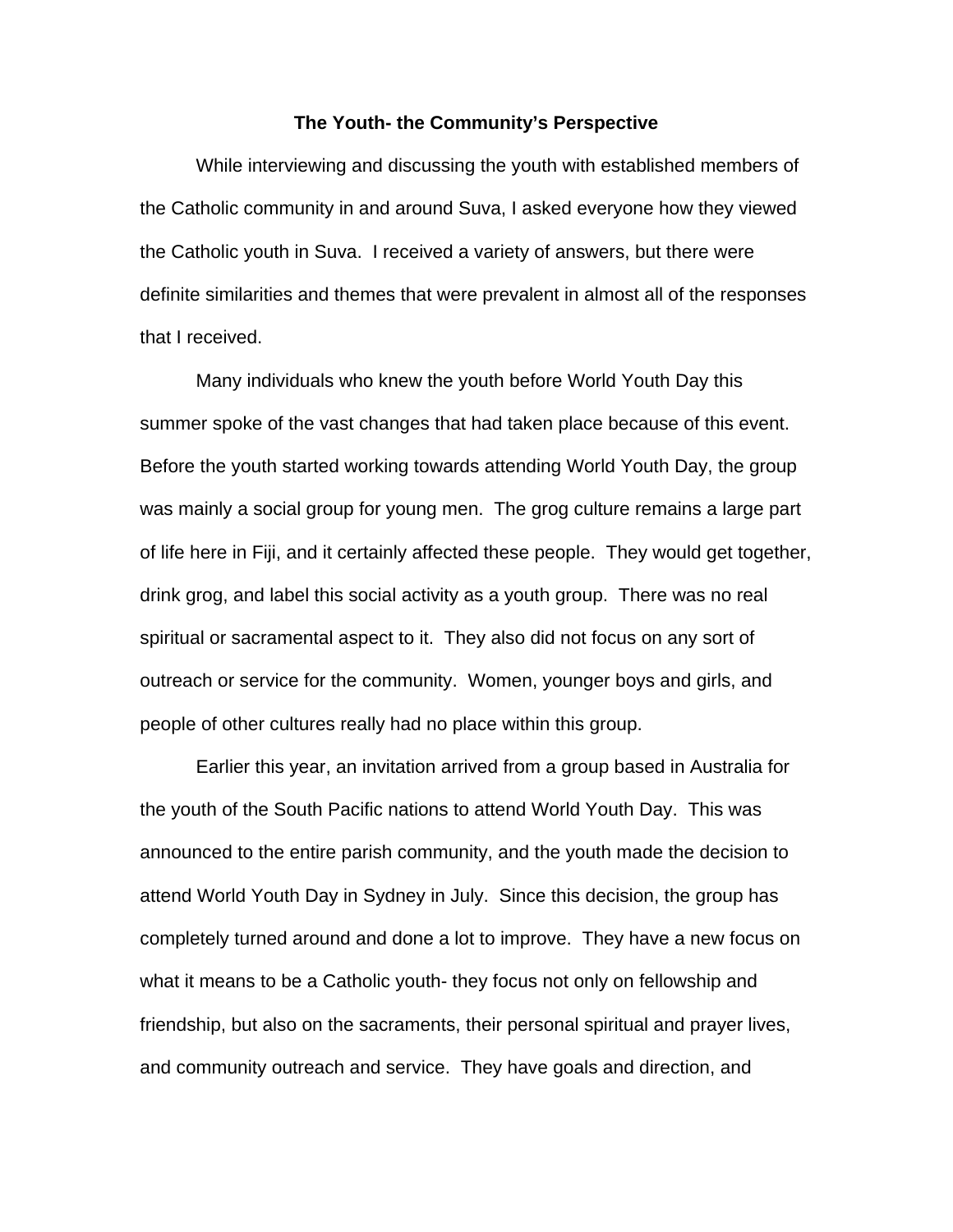actively work as a team to achieve these goals. The group has become extremely inclusive and is a welcoming community to any young person who wishes to attend. Membership now contains many members of both genders and has a large age range; secondary school students, tertiary students, and young people who no longer attend school all feel at home here.

 One of the important things that the group did in order to achieve these changes was hold elections to choose new leaders prior to World Youth Day. The leaders that they chose are wonderful, motivated young people who truly care about the youth and are passionate about their faith. Under their guidance, the youth is flourishing. These leaders do a lot to wake up the hearts of their peers, and they draw them into the group, helping their peers to grow. The youth also receive guidance and support from the parish clergy, and this has been invaluable to them. A common sentiment that I heard from many of the individuals whom I spoke with about the youth was that they really believed in them, and that with the proper guidance they can achieve anything. They try really hard at everything that they do, and they have a lot of potential.

 Another common sentiment was that the youth now have a lot going for them. They have the structure to support their spiritual growth and development, with regular personal devotion being supported through weekly adoration and Mass specifically for their group. They are curious about their faith, and they ask a lot of questions. There are a variety of resources available to them to answer these questions, though some individuals did admit that they did not think they did enough to educate these young people. The group is very active and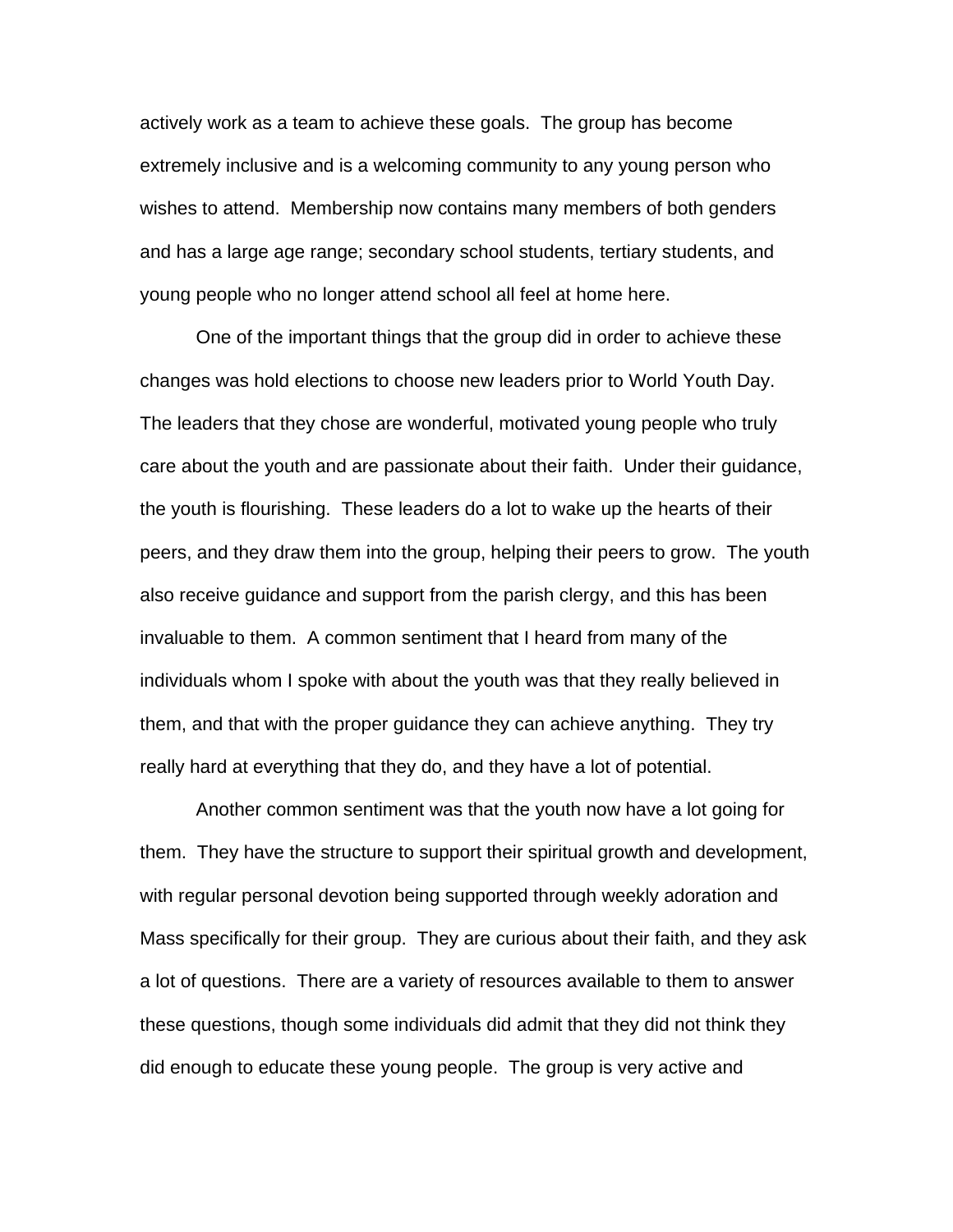enthusiastic, and they speak their minds. They are a strong group and are very supportive of each other, and they encourage each other's hops and aspirations. They are in charge of themselves and take control of their own lives. In the way the world is with all sorts of new technology available for them, they are more fortunate than previous generations have been in that there are more opportunities open to them and they have a larger world to live in. They are very adaptable to change, and this is an important asset in today's Fiji.

 Despite all of these positive aspects of being young and Catholic in Suva, it was widely recognized that the youth also live in a tough world and they face a lot of hardships and issues in their everyday lives. Life and culture in Fiji, and more specifically Suva, is in transition today. Though they are a group of unique individuals from a variety of different backgrounds, they face the same difficulties in their lives. Influences such as the media are really making an impact on many people and especially the young people. Broken families are becoming more common, and there is much less stability for them than young people in Fiji have traditionally had. It is easy for them to get lost in the hustle and bustle of every day life, with pressure coming from both the media and their peers to be what the current definition of popular is, instead of being encouraged to be themselves. Life in Suva no longer allows its young people to sit still and really figure out who they are or what they want in life. They want to make their own choices. The young people tend to try a variety of different things and make a lot of mistakes while trying to find their place in the world. Their support of each other is crucial, and in order for this group to remain strong and continue to grow, these young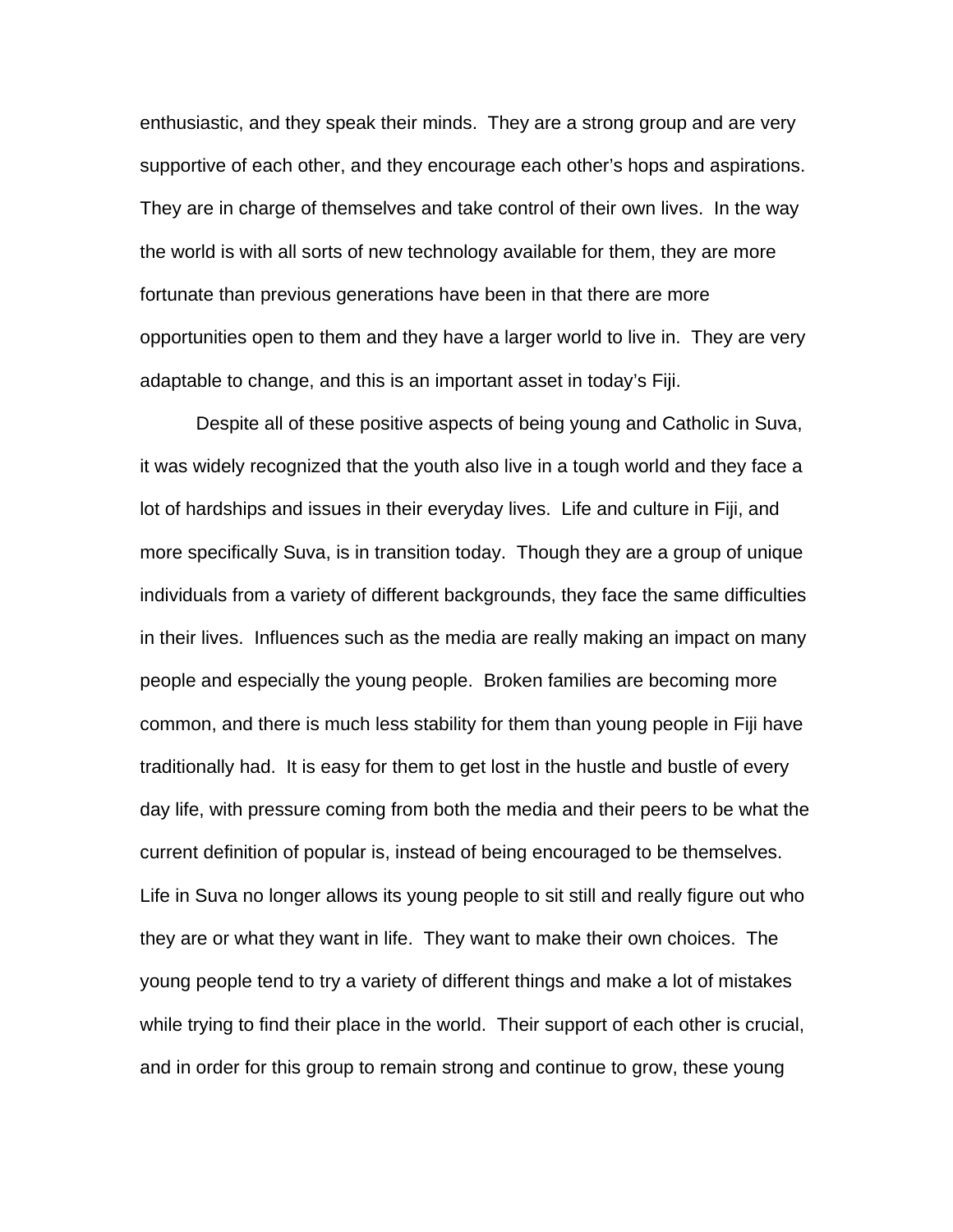people really need to encourage each other to come to meetings and participate in the other activities. The youth today are already planning for the next World Youth Day in 2011, and they have a true desire to remain involved. It is going to be a real challenge with everything that is against them.

 The more established members of the Catholic community had a lot of good things to say about the youth, and it was apparent that they cared a lot about them. While some of these individuals do a lot and give a lot of their own time and resources to give the youth the support that they need, others admitted that they cannot or do not do enough. They also recognized that the diocese and the individual parishes here can do a lot more for the youth.

 When I asked what issues they believed the youth most dealt with in their everyday lives, I received many of the same answers from different people. These answers tended to fall into three main categories of causes; traditional culture, realities of living in Fiji today, and peer pressure.

 Issues that resulted from traditional Fijian culture are many of the same issues that people have struggled with for years. The first issue in this group was the most commonly mentioned, and that is yaqona drinking. While yaqona has a very significant place in Fijian culture, many members of this society abuse it. People drink too much and that causes them to become lazy and much less productive. It also creates a much more exclusive community and is not welcoming to all members of society. It has had an effect on the Sacred Heart youth group in the past, with its young male members using it to create an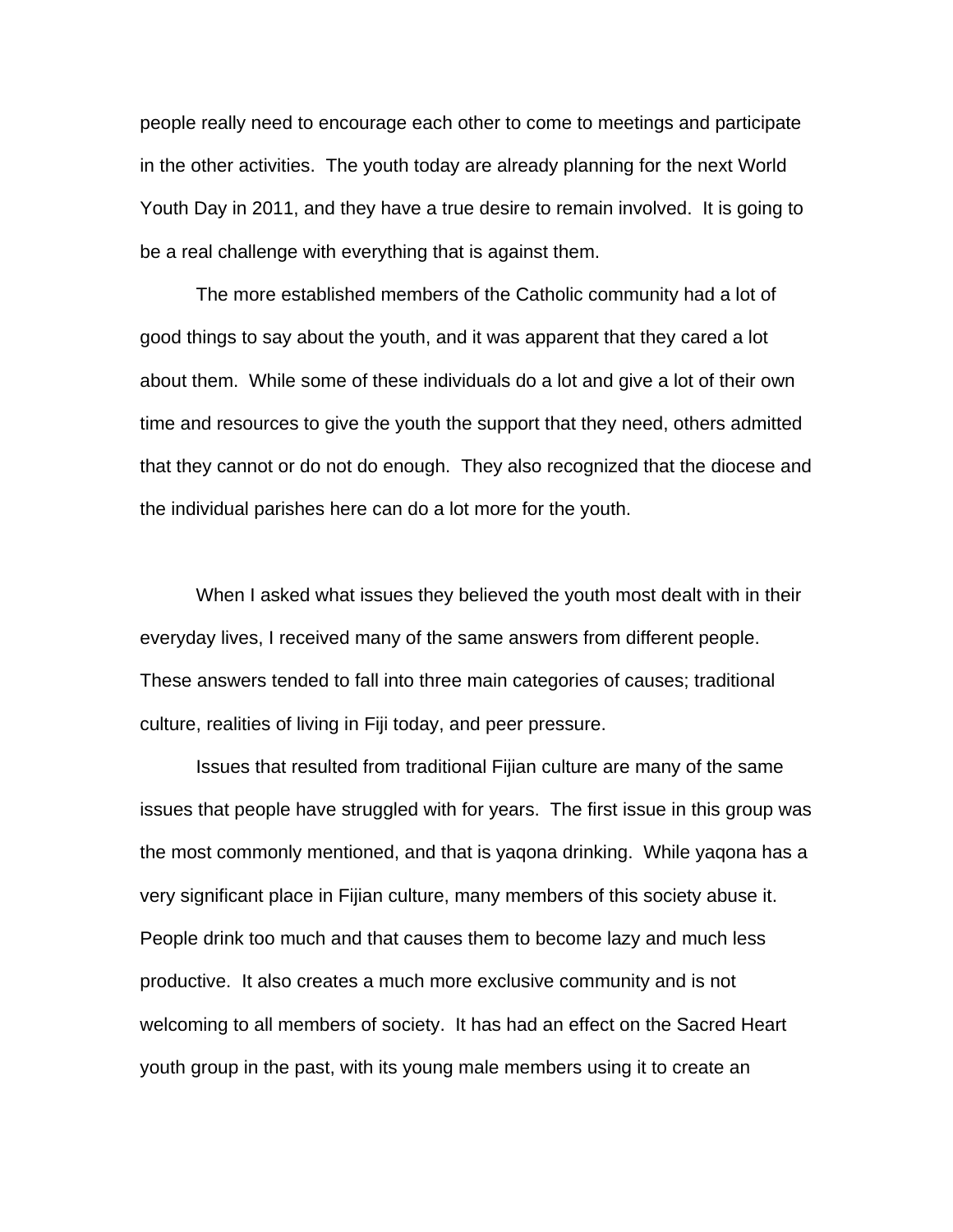exclusive social club. It affects many individuals throughout the country in the same way, and remains a prevalent social activity. The youth need to work to maintain their current recognition of its place in society and to not get sucked into the grog culture. They are presently very active and motivated, and it would be very much to their detriment if they allowed this to be compromised by the abuse of a cultural icon. Secondly in this category is the power and respect that is given to superiors. Present day Fijian culture is a result of its rich history. Traditionally, the people lived in villages and obeyed their chief as the unquestionable form of authority. Younger people were also taught to respect their elders. While today the government is set up quite differently, the people still emphasize the respect that one must have for those in positions of power. Today this still includes those of chiefly statues, but also extends to other authority figures, including religious leaders. Many of these leaders tend to be older and cling to traditional values. They work to maintain their authority and believe themselves to be in charge. Within this sort of setting, there is no one who is willing to hear the voices of the youth. Young people have a very important gift of original thinking and new ideas; these gifts could be used to benefit everyone the community. The youth are shy to express themselves to those who have the power to put their ideas into actions because they are taught that they will not be heard. This is reinforced by a history of the youth's sentiments falling on deaf ears. Though many people are starting to realize the value of the youth in the Church community, especially through the example that youth are setting globally through programs such as World Youth Day, the

20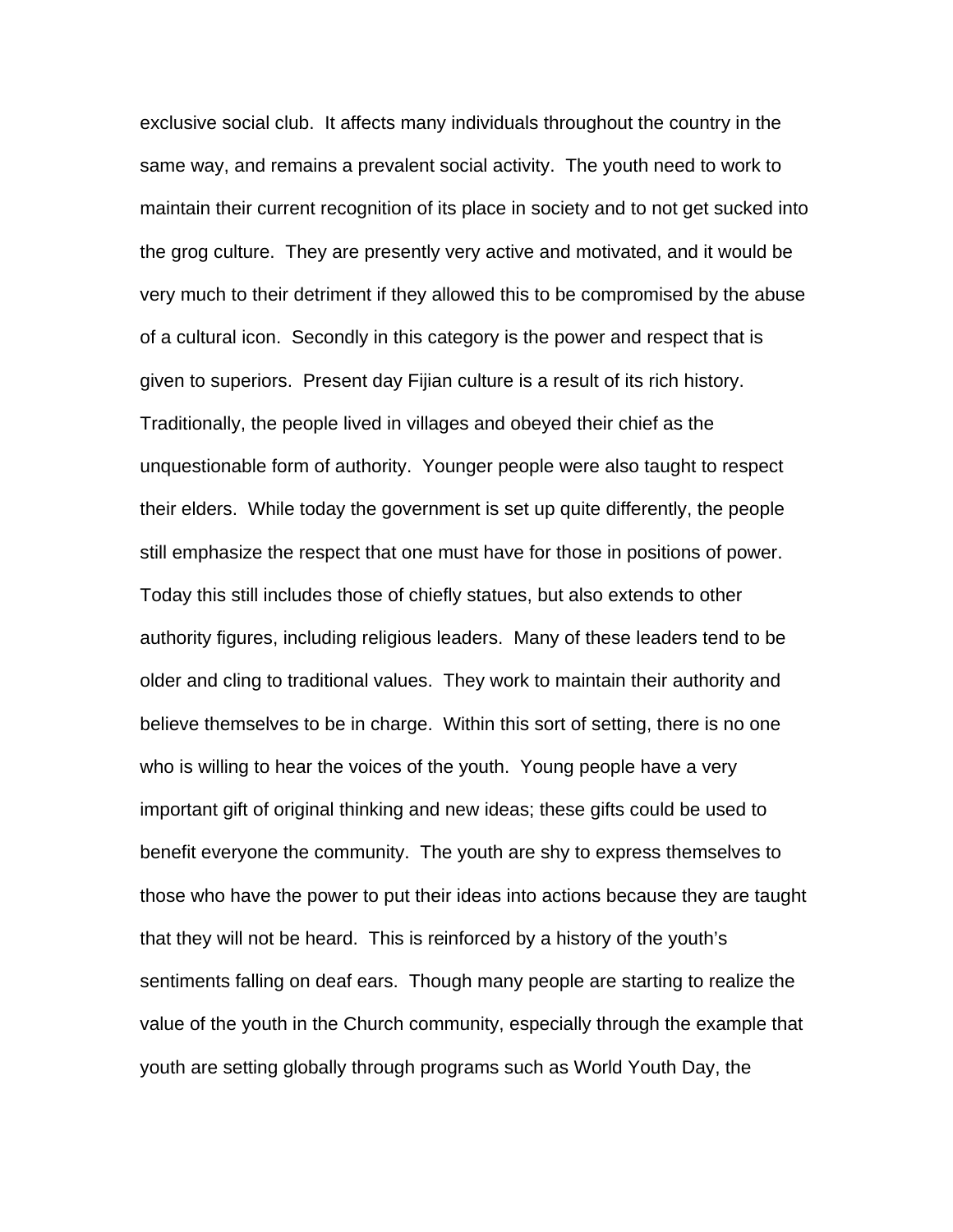majority of those who sit in more powerful positions tend to be more focused on maintaining tradition than looking towards the future of the Church and of Fiji. The youth have not been taught how to be leaders, and they need that sort of training and education in order to have successful futures. They are working among themselves and lead each other, but there is a real need for those who are currently the leaders whom they look up to, to give them advice and encouragement. Finally in this category is violence. There is a history of violence in Fijian culture, though many choose not to bring it up. Unfortunately, this culture of violence is extremely prevalent and affects many people in very negative ways. Domestic abuse is high, and little is done about it. Many forms of abuse- physical, emotional, and sexual- are currently huge problems that many choose to ignore. Children are taught from a young age that it is acceptable to hit others as a means of disagreement or disapproval. These issues affect many of the youth in their private lives, and it has a profound affect on how they live today, and will certainly shape their futures. While violence is not an issue within the Church itself, it effects many members of the parish community and thus becomes a concern for all.

 There are certain realities of living in Fiji today that make life for young people much more difficult that the lives of youth living elsewhere in the world. The first is that many youth have nowhere to go where they can be themselves. Especially for school aged children, it is important to have a safe environment where they know that they are safe and can be free to express themselves and pursue their individual interests. They need to figure out who they are and who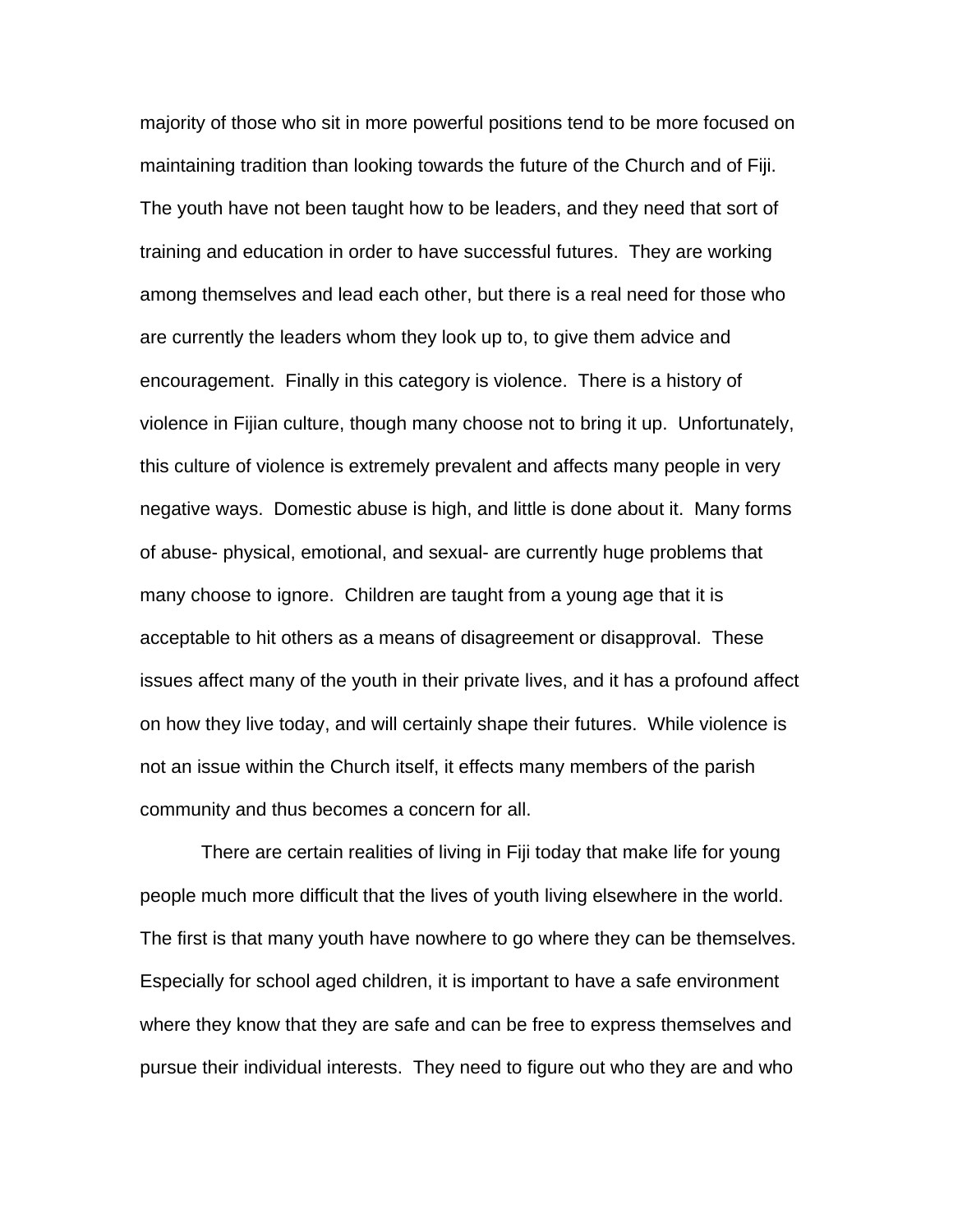they want to be. Currently, most school children do not have any place to go, and many turn to negative influences or simply do not do anything at all. As was previously mentioned, the youth in Fiji tend to lack direction in their lives and make many mistakes while trying to find where they belong. While trial and error can be a very beneficial part of life and helps youth to grow, it is essential that in this process there is some sort of positive guidance to help these young people. Youth groups that meet once a week are not an adequate response to this problem. They are very positive in the lives of their members, but more needs to be provided for the youth to achieve all that they are able to in life. Another reality that everyone deals with in Fiji is low employment. Economically, life is difficult for the vast majority of Fijians. The youth go to school and study hard, knowing that even if they do well there is no guarantee that they will have the reward of a good job and economic stability and comfort. Those who have finished school already are struggling to either find a job or work hard at the jobs that they have found. Many are forced to work odd hours and have to cater to the specific demands that their job requires; they know that it is much better to have a hard job than to have no job at all. If they quit a job that they do not like, there is no guarantee that they will get another job. The economic struggle can often take the forefront in someone's life and may prevent individuals from pursuing other goals. People put their own interests and passions aside in order to earn enough money to live on. Lastly in this category is the fact that, presently, Fiji is an extremely multicultural society. While the youth here are very inclusive and friendly among each other, they are lacking in experience in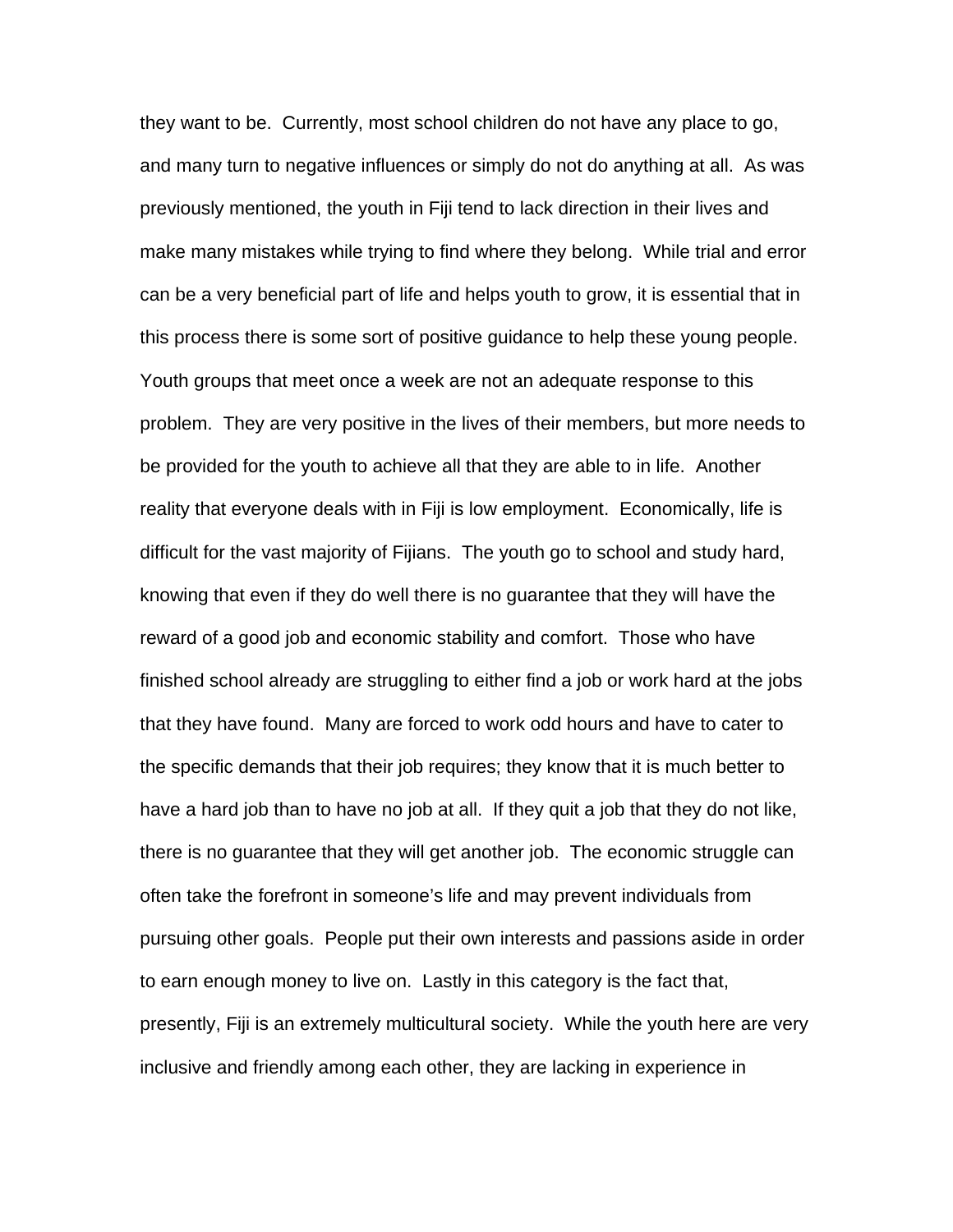relating to those of different cultures or religious traditions. They tend to stick together and will be kind and respectful towards all, but there is no real form of outreach or any active attempt towards understanding the other groups among whom they live.

 Finally, though certainly not least significant, are the peer pressure issues that the youth deal with on a daily basis. Young people struggle with the temptations of abusing drugs and alcohol for recreation. Smoking is also popular, despite it being common knowledge that it is harmful to one's health. The youth constantly struggle with the temptations of non-marital sex and promiscuity, which are being promoted by today's popular culture but go against some of the core values that the Catholic Church tries to instill in its members. While the Church also has theological reasoning to back its stance on these issues, it also recognizes the harm that can come from them on a very basic human level. Those who are promiscuous and who get themselves involved in illicit sexual activities put themselves at risk of sexually transmitted diseases and unwanted pregnancy, both of these clearly being disruptive to the development of a young person's life. The youth constantly struggle, having to make decisions every day as to whom they will allow to influence them. They make both good and bad decisions, but the struggle seems to be never-ending and pressure continues to push down on them at all times. Many of their peers who are not Roman Catholics do not understand their faith, and often make very judgmental comments to the youth, condemning them for identifying themselves as young Catholics. The youth have to defend themselves and question in their own minds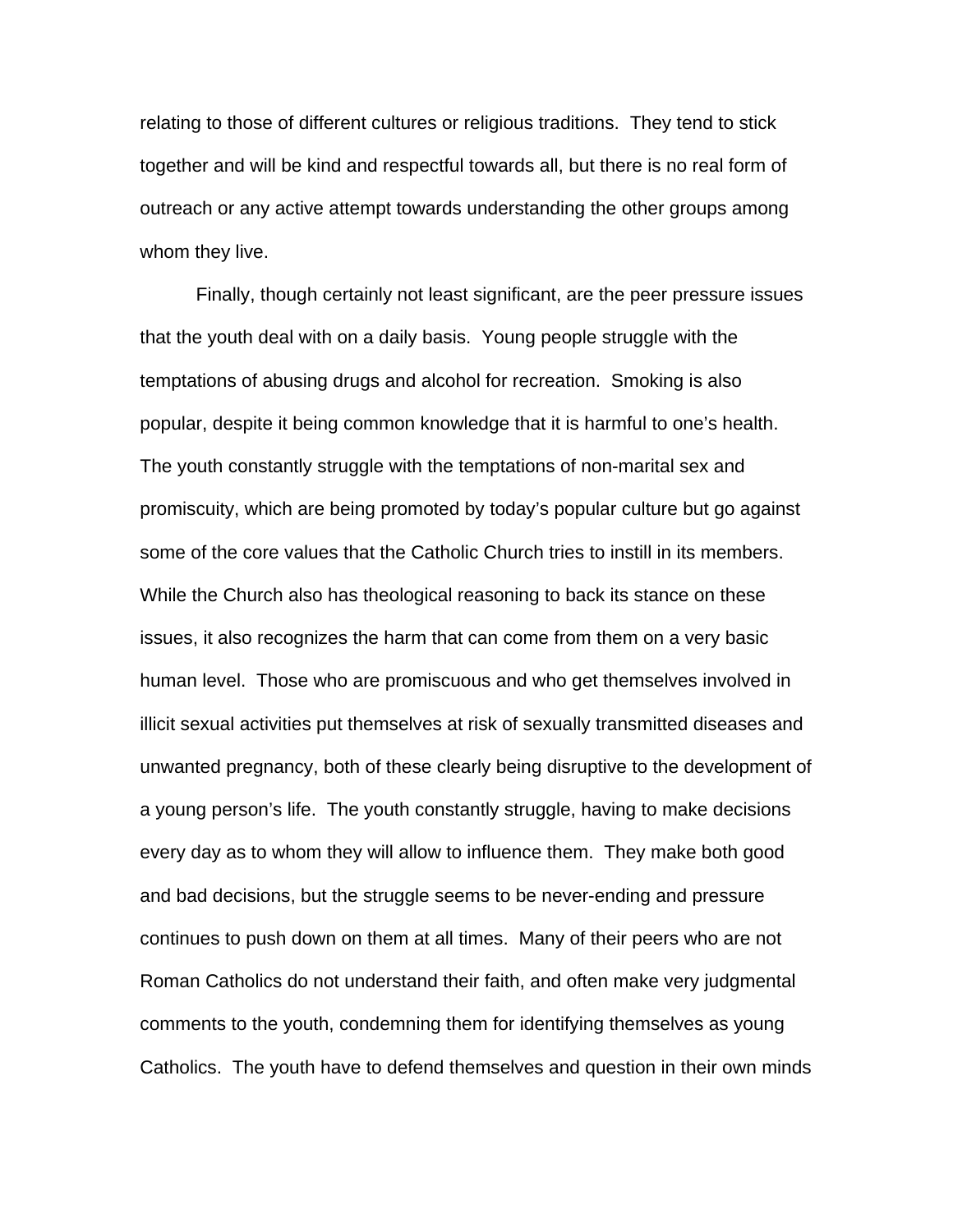what it really meant to them to be Catholic. This constant pressure and judgment certainly makes life difficult for all of the Catholic youth.

 When asked if the Church does enough to support the local youth with the issues that they face in their lives, nearly everyone said that they did not believe that the Church was doing enough. Several people mentioned workshops and seminars that the Church put on for youth, and there are occasional informational programs for the youth to attend. These are not nearly enough, though, and they do not address a lot of the issues that the youth face. It is mainly individuals or specific groups within the Catholic community who support the youth with these issues. As an institution, however, the Catholic Church here can and should do more for its younger members. Educating the young people on their religion as well as teaching them about other issues that they will not learn about in their schools is something that many people suggested as being potentially beneficial for the youth. Young people struggle with a lot in their lives, and something that formally focuses on the problems that the youth face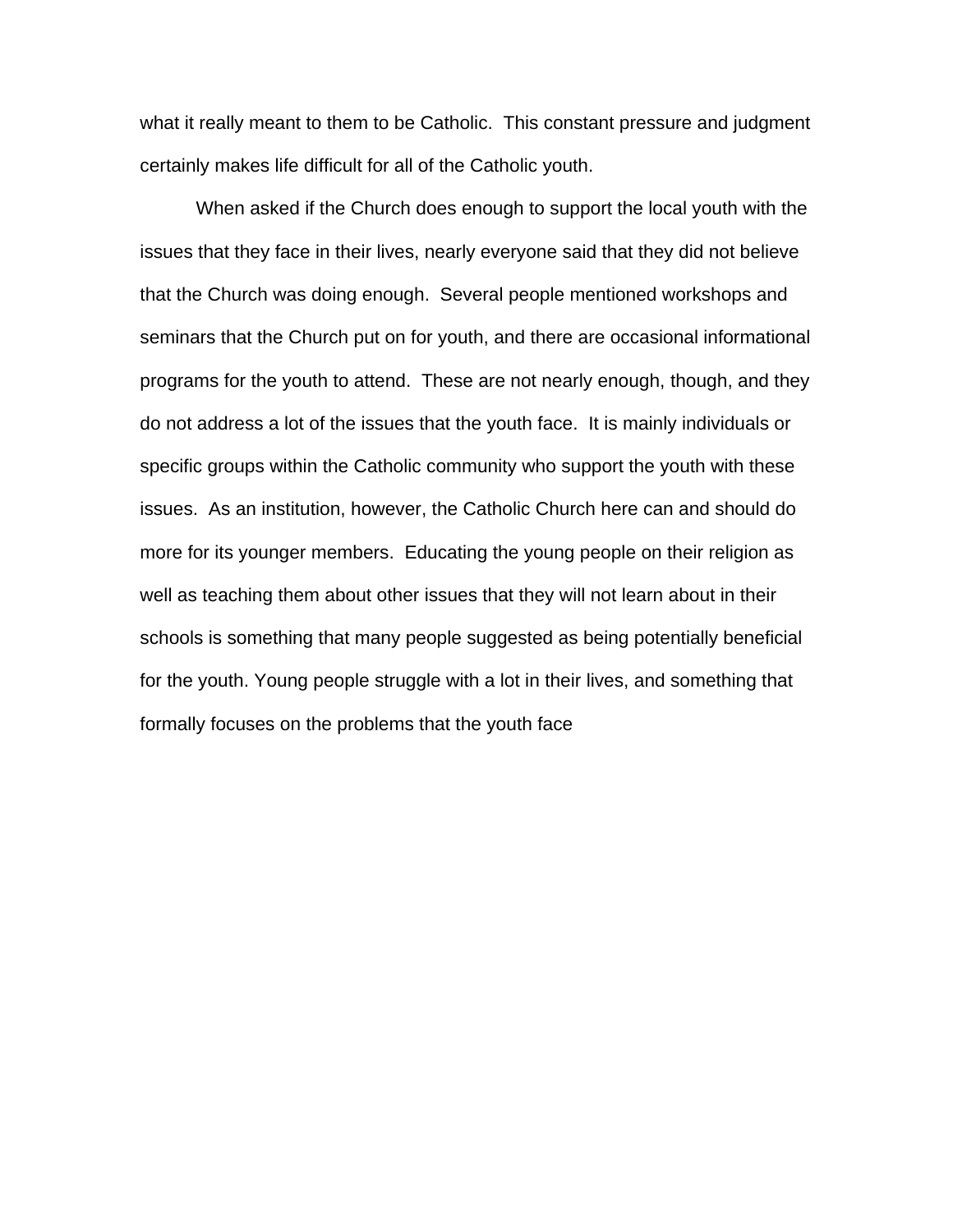#### **The Youth's Place- Past Views on the Present Situation**

 To be a young, Fijian Roman Catholic means a lot of things, but many people had different opinions as to what the role of the youth actually was within the Church. One thing that remained consistent, however, was that everyone who was not a youth had firm opinions as to what they believed the youth could and should be doing.

 Many informants emphasized the importance of the fact that the youth will be the leaders of tomorrow. They should prepare for this by taking leadership positions within the church today. It is important for the youth to be involved in the many aspects of parish life other than the youth group. The youth are still enthusiastic about life and their faith, and they are full of new ideas and opinions than can benefit the greater community. They should share these with everyone. The unique qualities of being young have great power to inspire and renew faith and life where it has died out. Older Fijian Catholics tend to be rigid and set in their ways; from a young age they have been taught about the specific ways that things are done. They often get stuck in a rut or routine, and things that were once exciting about being a Catholic and a Christian may no longer have these qualities. If the youth are allowed to express themselves, their energy and enthusiasm is certainly a powerful tool that can enlighten these older people and allow them to realize what they have long forgotten about their faith. The result of this can be a livelier, energetic, faith-filled community that more actively lives what it teaches. The youth also have the responsibility of encouraging each other and making sure that their peers within the Church are given what they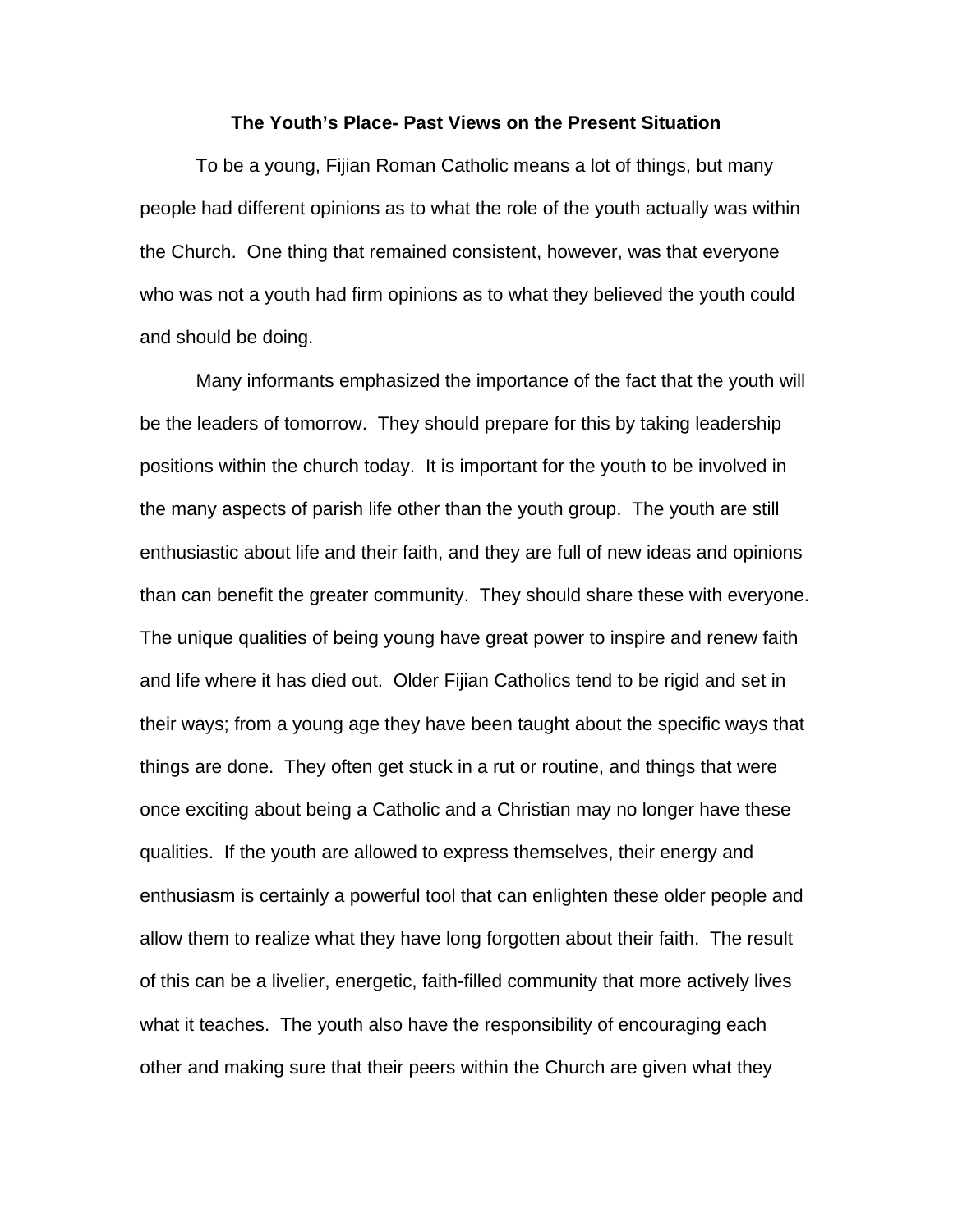need as young Catholics. They need to energize each other and keep each other motivated and on the right track. The youth have the responsibility of looking after their own interests and needs; they need to be active in seeking what they want within the Church. It is important for them to be leaders today, and not just tomorrow. Finally, the youth need to not only be ambassadors of the joys of the Catholic faith within their own faith community, but they also need to reach out and be a positive ambassador and influence to the outside world. They are the best candidates to show the world the good that can be done. They embody hope and passion, and these are two things that are greatly needed in the world. If they simply bottle these attributes up and do not share them, that is a great disservice both to themselves and to everyone else. Youth should give their whole selves to the Church. This doesn't mean that they should forget about having any other life, it simply means sharing what they have been given with their faith community. If they did this, or if they even put a portion of the energy that they put into their athletics or other hobbies into the betterment of their faith community, they could do much, much more than they probably realize.

 It is recognized that the youth do have a lot of work to do to improve themselves, but the youth cannot be expected to do all of this in the present environment that they are in. Their culture is laid back, and they follow this example, not always taking initiative when they maybe should. When those who are in positions of authority could benefit from the input of the youth, the youth do not always give their opinions because they are not asked for. Also, they won't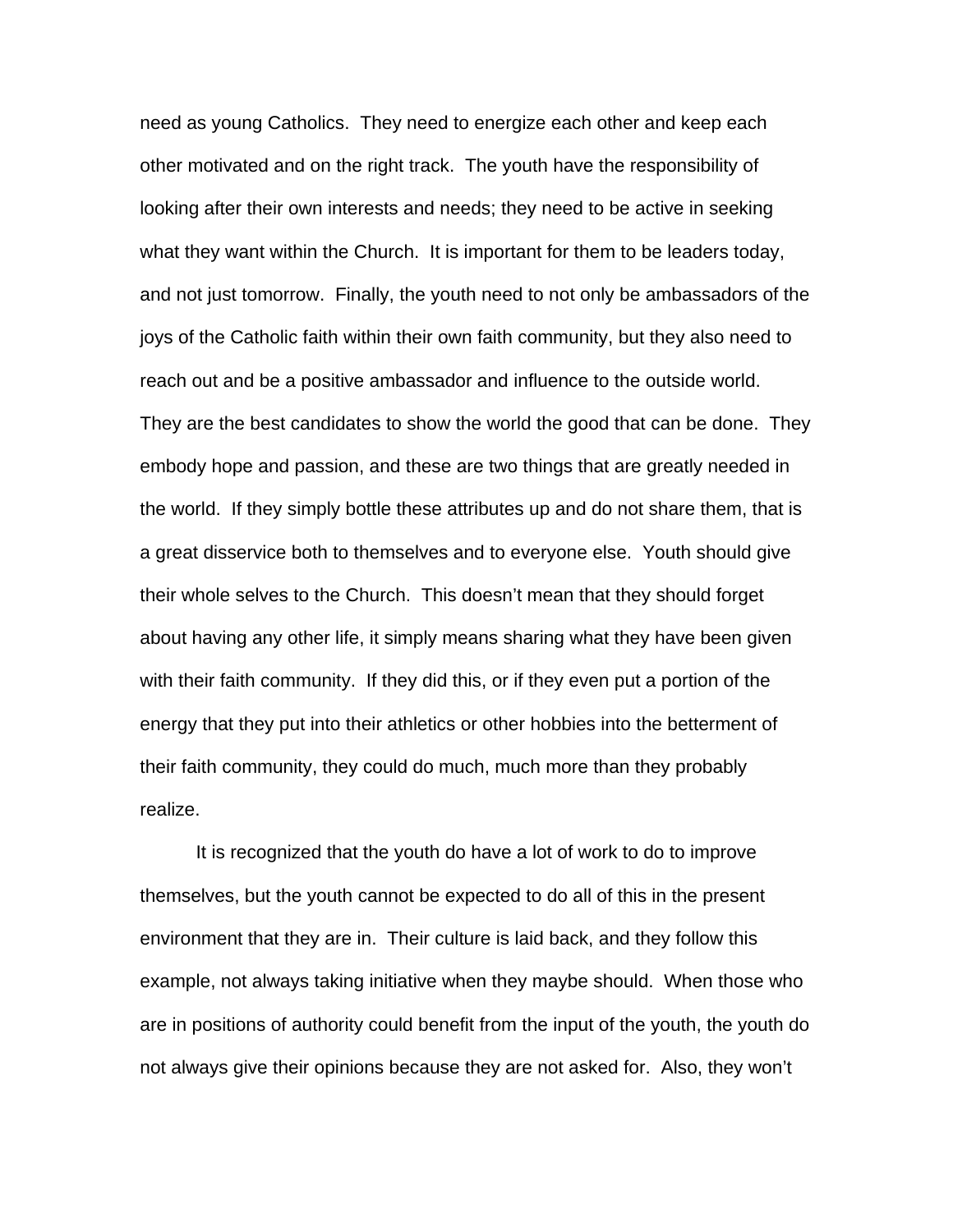argue against authority because that is not culturally acceptable. Fijian society praises conformity, and if the youth go against this conformity even for good reasons, they may be looked down upon for this.

 A small portion of today's young people are very active and are good examples of the role that they should be playing within the Church. They are involved, they encourage others, and they embody a passion for their faith that is clear to all. The rest of the youth need to do more to follow this example and not just sit back and do nothing. If they continue to sit around and wait, nothing will happen, and all of the potential that they have will go to waste. The current clergy who look after the youth at Sacred Heart Parish are very good and do a lot to encourage the youth to speak up. They are supportive and teach the youth that they need to be vocal. Through this, and through inspirational events such as World Youth Day, the youth are turning around and doing more for themselves and the community around them.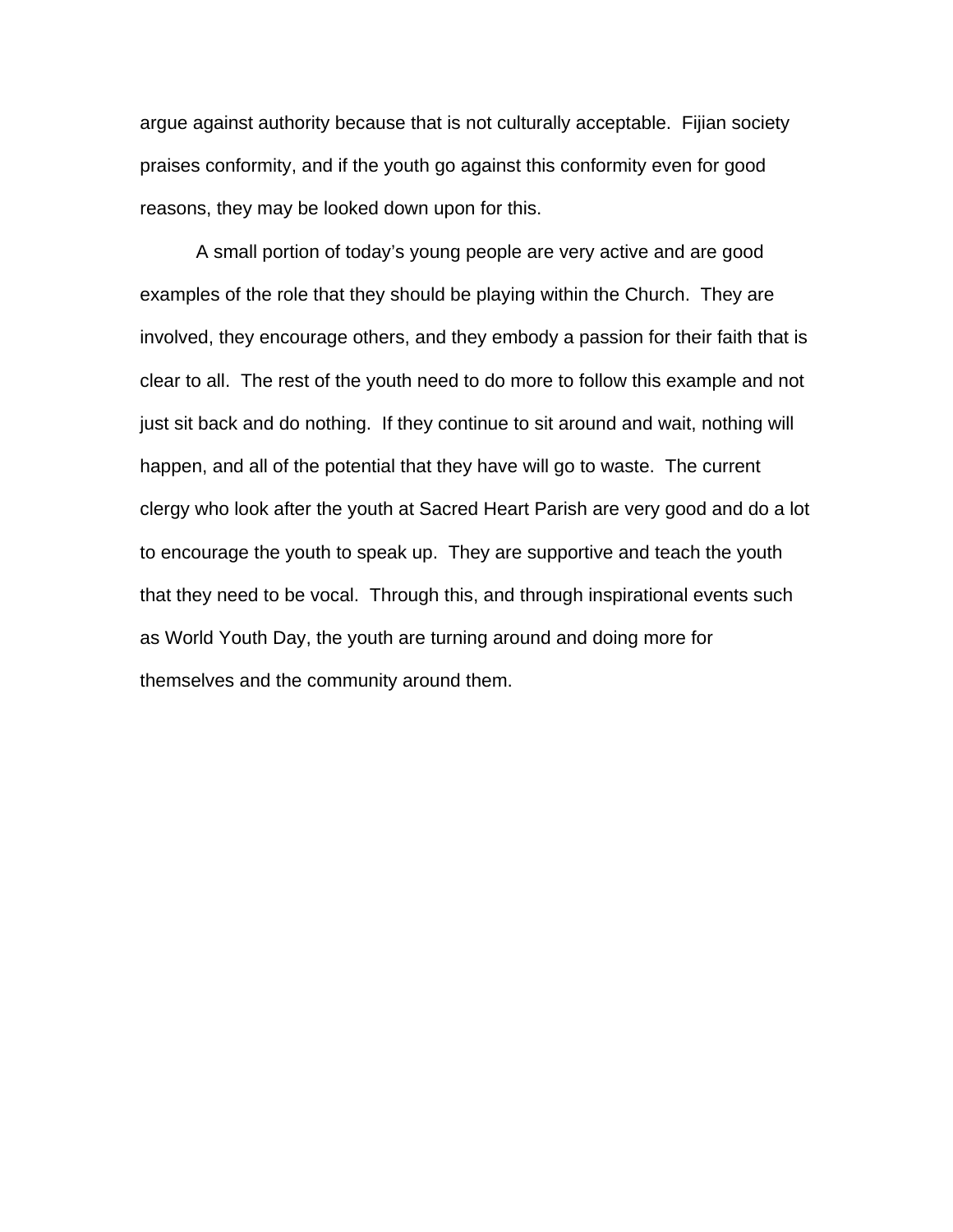#### **The Youth- Their World, In Their Eyes**

 From the youth's point of view, the parish approves of their group since it's renovation and reformation prior to World Youth Day. This does not mean, however, that they receive the support that they really need. The youth recognize and appreciate the positive view of their group that the greater community generally expresses. Previously, the youth group was not respected by the parish and many parents did not allow their children to join the group, as they saw it as a social group with no real direction or focus. Since the group now regularly attends Mass and adoration together, the community sees this and commends them for it. The community service that the group does, such as feeding the poor, is also recognized and appreciated by the parish. Some of the youth feel that they are still viewed through a very critical lens, and they do not feel as though they are taken seriously. The majority of the youth do recognize that there is a great increase in the moral support that they receive from their parish.

 The youth generally feel that the clergy have a better sense of who they are when compared to the rest of the church community. The clergy is doing a lot for the youth, in teaching them about the faith and helping them learn what it really means to be a young Catholic in today's world. The clergy know that the youth are tomorrow's leaders, and the youth are encouraged by this. There are some issues in relations among the youth and the clergy, however. Some youth members feel as though they are not completely taken seriously, and they are not given any real responsibilities outside of their own youth group.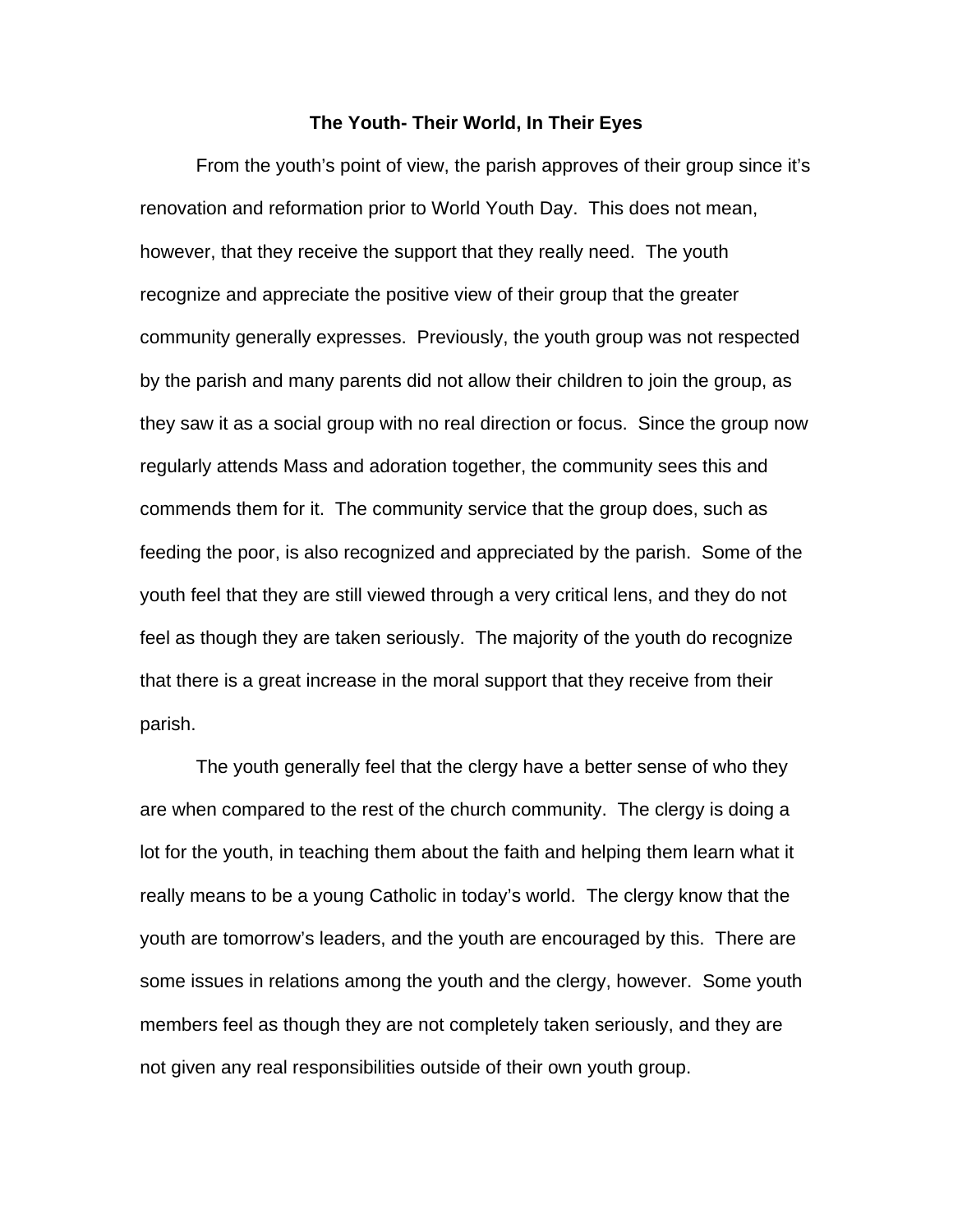Though the parish in general supports its youth, the majority of this support is not backed by any actions. Other than the few parents and caring lay people who come to help out the youth, the rest of the parish does not seem to feel the need to actively engage in furthering the youth's causes or activities. Through my participation in the youth's meetings over several months and regularly attending Mass at this parish, I did not feel as though many of the lay people were interested in the youth at all. While discussing this issue with other youth members, many were unable to say anything that the parish or diocese had done for youth. Several mentioned an inter-parish sports competition and it was also mentioned that the youth had been able to attend World Youth Day because of the support of the rest of their parish. The youth feel that they could benefit from greater support from their entire community, not just the clergy or their own parents.

 The youth know best what issues they struggle with on a day-to-day basis. Since they are a vastly diverse group of young people, some deal with issues that are entirely foreign to some of their peers. However, there were certain issues that were prevalent among many of the youth.

 The main issue that the most youth mentioned was peer pressure, and the pressure to participate in drinking, clubbing, and other such activities that can have negative consequences. Many also mentioned that they often will receive negative remarks from people who practice different religions. They would respond to these people in defense of their faith, but the youth feel that they are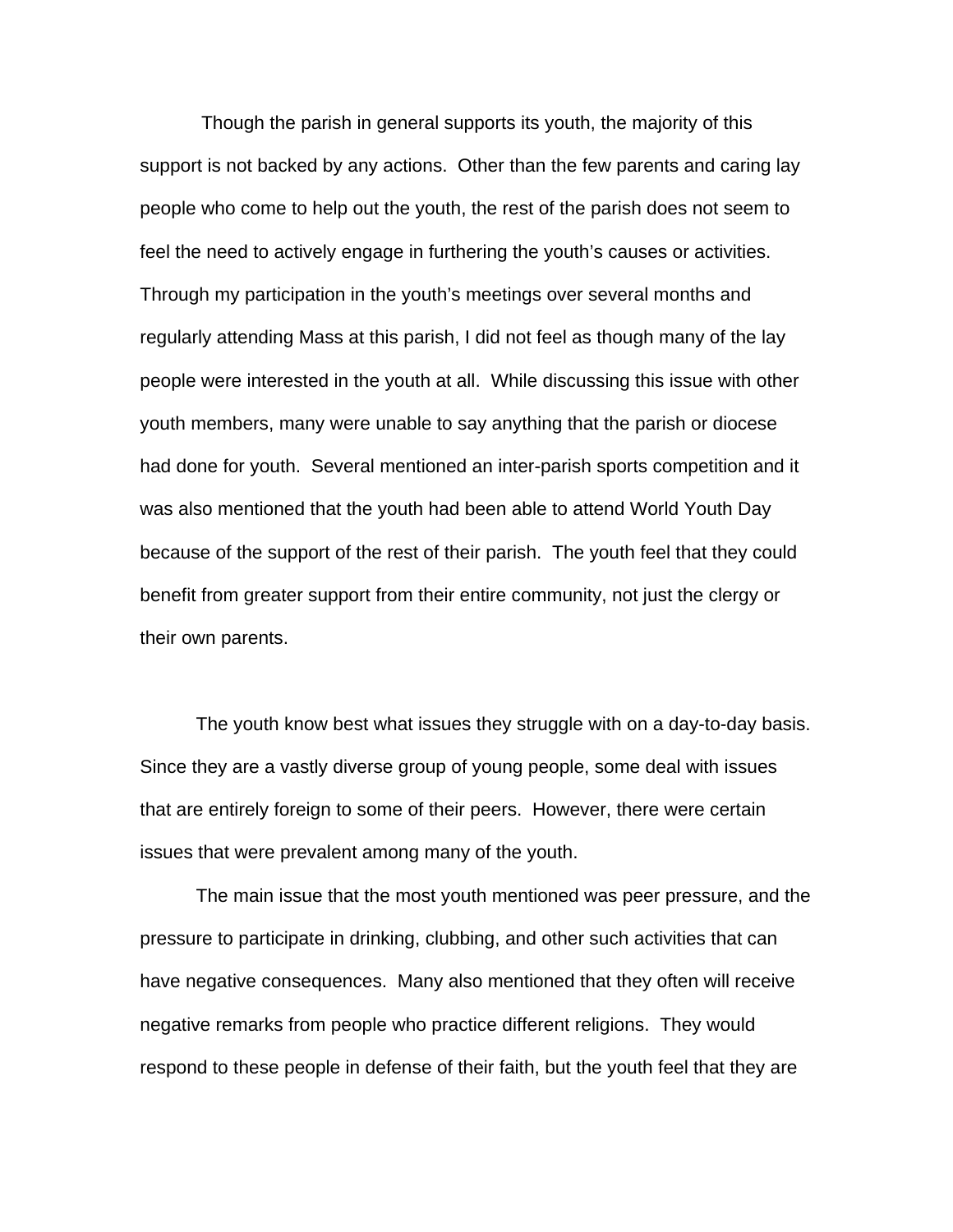not adequately educated in the teachings of the Church in order to do this. They then will feel bad about their faith or even doubt it, and some question whether or not the negative things that they hear are valid.

 There is a feeling among some members that the lack of active support from the parish is detrimental to their grown and development as young Catholics. At the same time, youth members recognize that is reluctance to lead and a lack of commitment among many members. There are so many distractions, and the youth admit that it is sometimes almost impossible for them to ignore these distractions and it can, at times, pull them away from their faith community.

 Many of the youth struggle with financial issues, as well. Those who are in school worry about doing well on exams and getting a job when they graduate. Those who work do whatever their jobs demand, and many members are forced to work during meeting times, thus missing out on the fellowship and spiritual growth that they feel would be to their benefit.

 The youth do not feel that the parish or diocese is doing much of anything to help them with these struggles. They turn to their friends and families for support and advice. There is no real structure for the youth to turn to the parish in times of personal need. The parish has not done anything for the youth in order to prevent these issues from occurring in the first place. The young people sometimes turn to their friends in the youth group, but otherwise the youth do not feel they have anywhere to turn within the faith community when it comes to dealing with their struggles.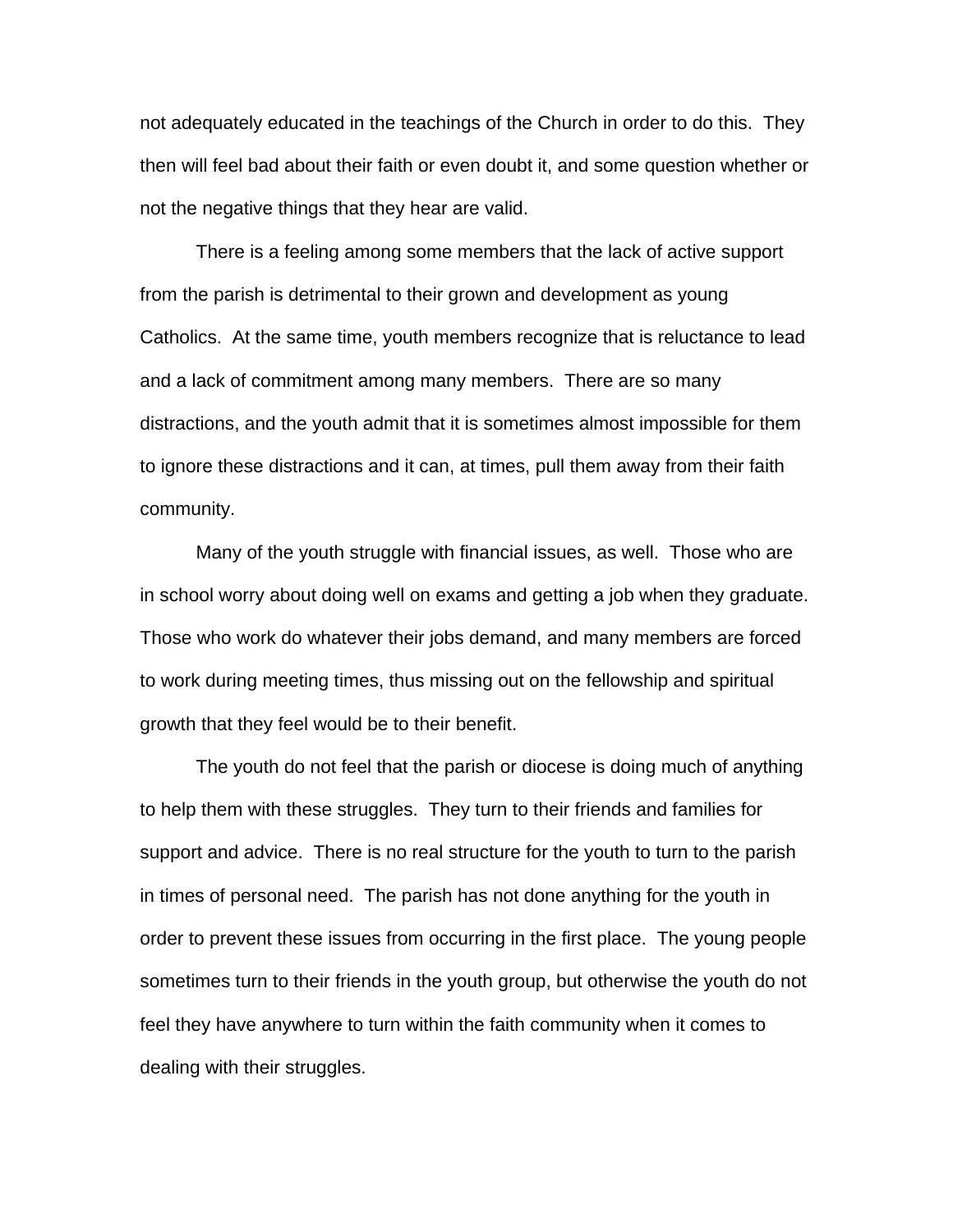#### **The Youth's Place- Their Role, Their Way**

 Stating what the role of the youth is in the Church here in Fiji is not an easy thing. The youth themselves struggle to figure this out. Most of the youth feel that their role is to make a positive impact on others both within the parish community and amongst everyone else whom they come into contact with. Everyone feels that they can do this in different ways. They have been given different gifts and talents, and they generally feel that they should use these for the betterment of all. Some recognize that they will lead the Church in the future, and are actively preparing for this by participating in leadership roles within the youth group and the larger parish. Others feel drawn towards sharing their faith with others, and bringing others into the faith. Some believe that they should focus more on supporting their peers. One youth member shared a saying with me, and that was "If the youth is alive, the church is alive," and from everything that I have gathered, this most adequately states what the youth believe their role to be- simply to be living, active members of the parish. Through this, there will be more life and growth throughout the community.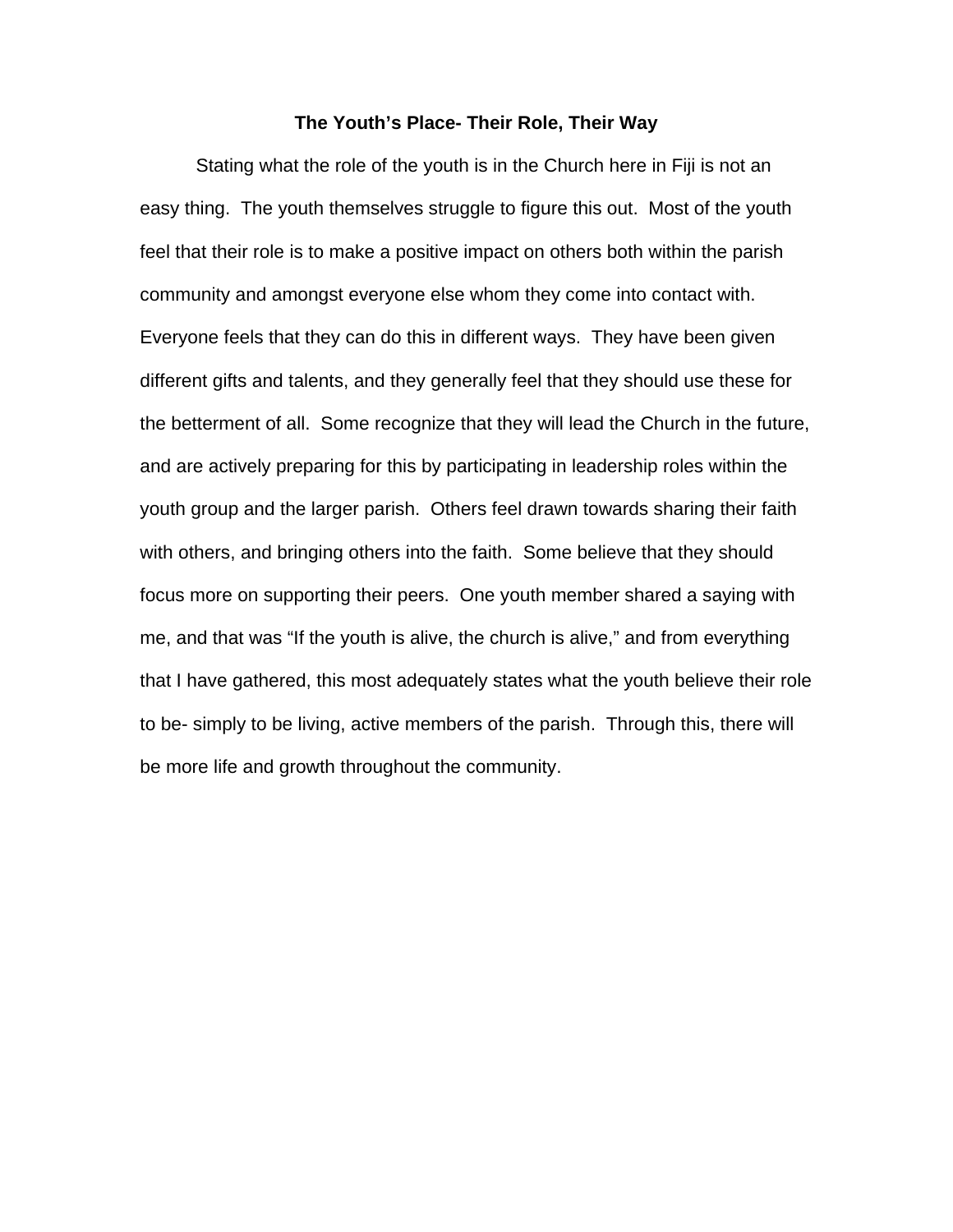#### **Analysis**

 Traditionally, religion in Fiji is a community ordeal. Villages almost always share a common religion. Those who move from their villages to urban areas such as Suva cling to their faith and still do not question it. The majority of the Catholic youth in Suva, and often their parents and generations before them, were born into the Catholic faith. Before this current generation of youth, people simply accepted the religion of their parents and practiced it throughout their lives. They have never been encouraged to question it, because doing so would go against the cultural norm of unquestioning loyalty to authority. The culture is changing, though, and as the youth are exposed to a much greater variety of cultures and people in their everyday lives, they need to be more educated in the teachings of the Catholic Church. The youth desire this education, and they want to be informed about the faith that they live their lives by. The youth are proud of being Catholic, but constant negativity from others easily harms that pride, and it is replaced with shame. If there is not an increase in education, this generation is likely to grow weary of negative comments from those who are spreading misinformation on the Catholic faith, and may fall away from the Church. The youth can take the initiative to educate themselves, but they need to be given adequate resources in order to do this. People are becoming more individualistic in Fiji today, and those in authority in the local Church need to recognize this and respond to the needs that are coming out of this new, multicultural society.

 A huge issue which I have mentioned previously is the fact that the youth do not feel that they can share their true feelings or give their honest opinions to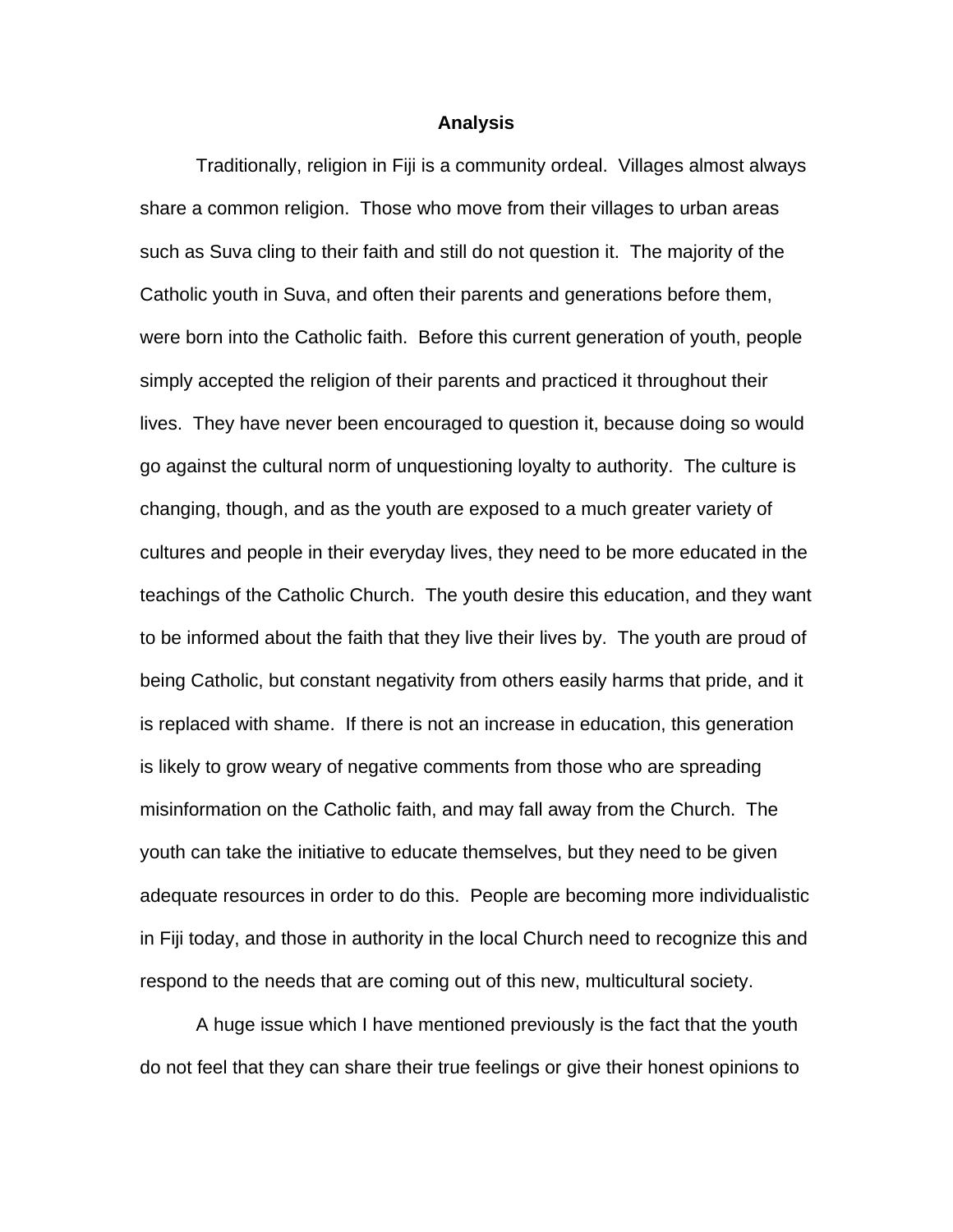their religious leaders. Most people in the Church recognize this, though not everyone sees it as a problem. Those who value the culture here will continue to discourage the young from speaking out, and they will chastise those who disagree with authority. The youth need to prove to the rest of the community that they have the right to be heard, and if they are allowed to speak, it will benefit everyone, even their leaders. The youth do value their culture, and they have often spoken of the importance that culture has in their individual lives. They believe, however, that their culture is not perfect. While they love it and cherish it despite its imperfections, they know that the world is changing and the Church needs to recognize this. The youth can be instrumental in finding the needed balance. There are ways to maintain respect for elders, cultural traditions, and Church teachings while simultaneously recognizing the realities of the world today, and enabling the Church community to react and adapt to them. The youth are in the best position to facilitate this adaptation, and with the proper guidance and education, they will be able to make informed decisions and keep the Church alive and accessible to everyone.

 Traditional culture both causes problems for the Catholic youth here and is beneficial for them. It encourages them to be faithful people, and they are proud to be- it gives them an identity and a personal meaning, without which many believe they would have difficulty finding the inner strength that they use to get through daily life. The most important thing that both the youth and the rest of the Church need to recognize is that they young people are as much a part of Fijian life as their traditional culture is, and both the youth and everyone else will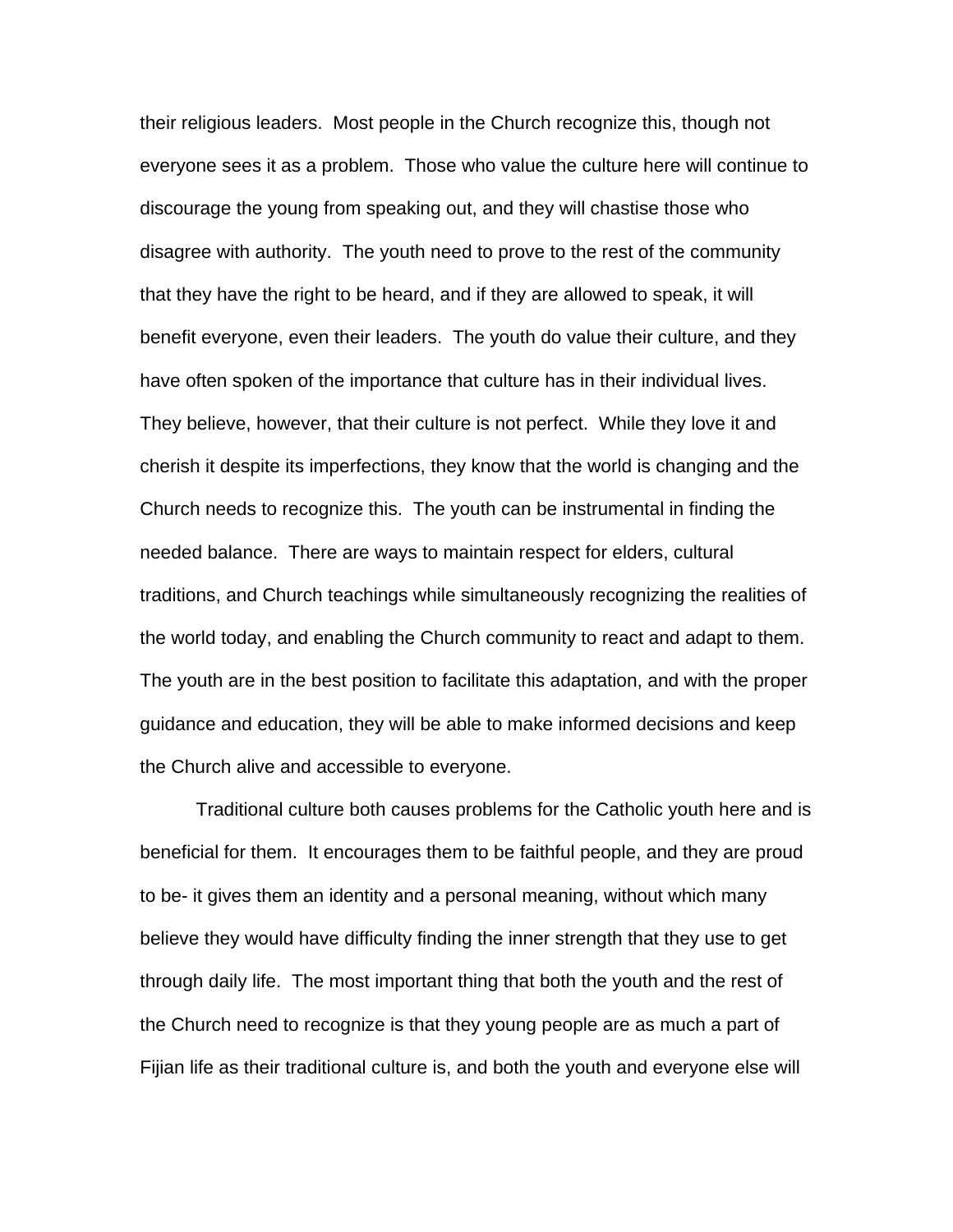need to learn to compromise and respect each other. There needs to be increased communications and education for everyone, not just among the youth.

 The Catholic Church on a global scale has had an impact on the youth here in a very real way. From a simple invitation to attend World Youth Day, their lives have literally transformed and they now have a place to go to be with their peers, and they are able to live out the faith that is so important to them on a personal and cultural level. They are continuing to grow as a community and in their faith. Everyone sees this as a positive experience, and their current challenge is to keep it going. The youth are aware of this challenge and are ready to step up to it. They look towards the next World Youth Day which will take place in 2011 to help keep them on track. By giving its youth this experience every few years, the Church is doing a lot to maintain the excitement and energy that many are currently lacking in their spiritual lives.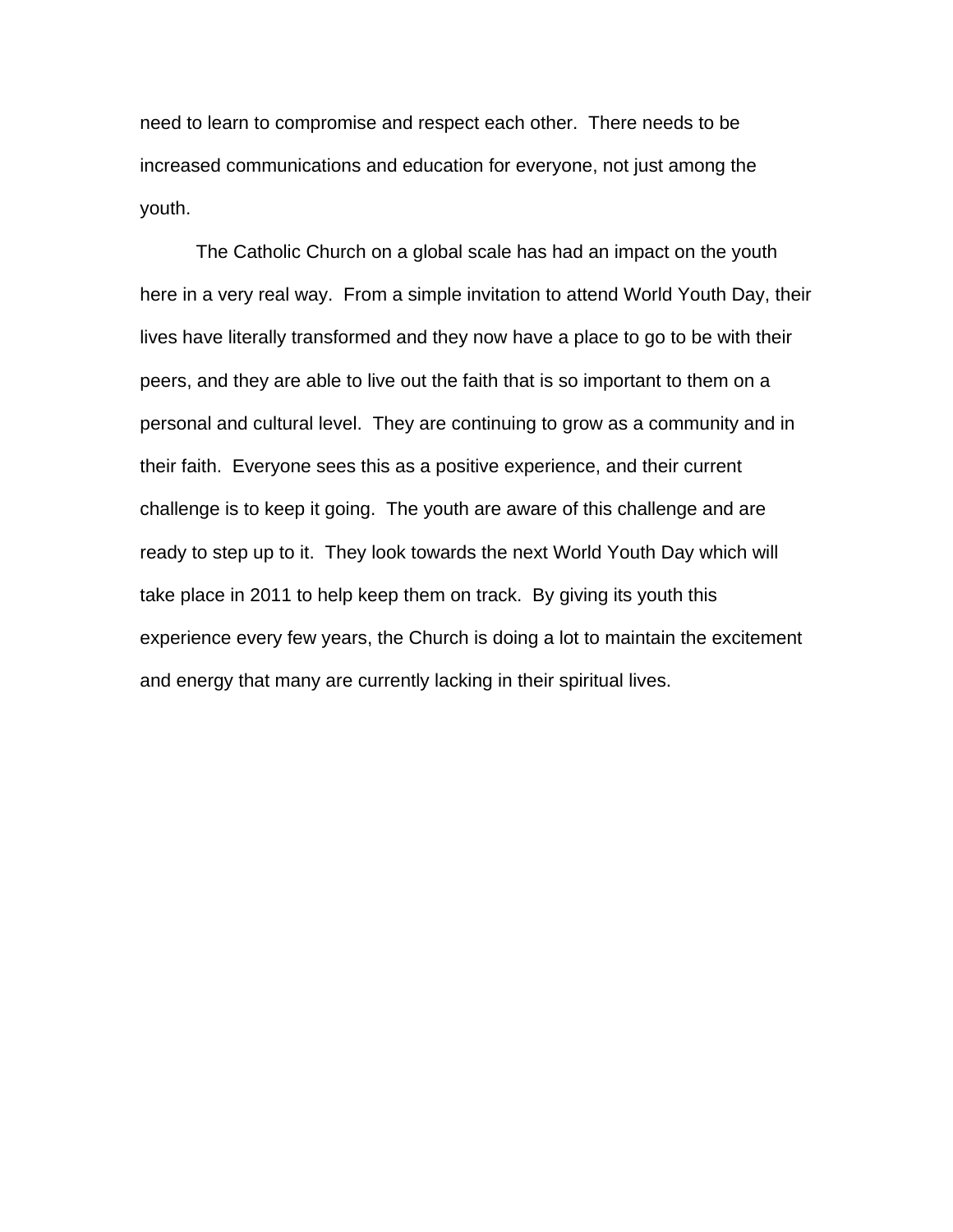#### **Two Views, Side by Side**

 Comparing the two different perspectives from which this paper has been formed, there are some very interesting findings which I have come across. Much of the Catholic community see the youth as having a lot of potential, and they are aware that the youth are working towards reaching that potential. There is a belief among many that it is a few key individuals that energize the rest of the group and encourage them to participate. They know that, though the youth work hard, they can do a lot more. Many people worry about the youth's ability to sustain their current level of activity and action. The excitement of things such as World Youth Day energize the youth for a while, but when all of that dies down, no one can ever be sure as to how many will continue to be involved. Despite any negative aspects to the group, the community has a very positive view of the youth, praising them for the work that they do for the community and the support that they provide for each other. Those who are in the position to do so realize that they need to guide and encourage the young people so that they might be able to stay on the right track.

 The youth are starting to recognize that they can do a lot, and they have a true desire to learn about their faith and practice it in their lives. They openly desire to lead the Church in the future. They have difficulty organizing and energizing themselves at times, and they recognize this. In a laid back culture, with little respect and support for young people, this is expected and accepted. Many youths are actively working to break these habits, however, and seem to see a lot of value in being active and involved. They are starting to ask for more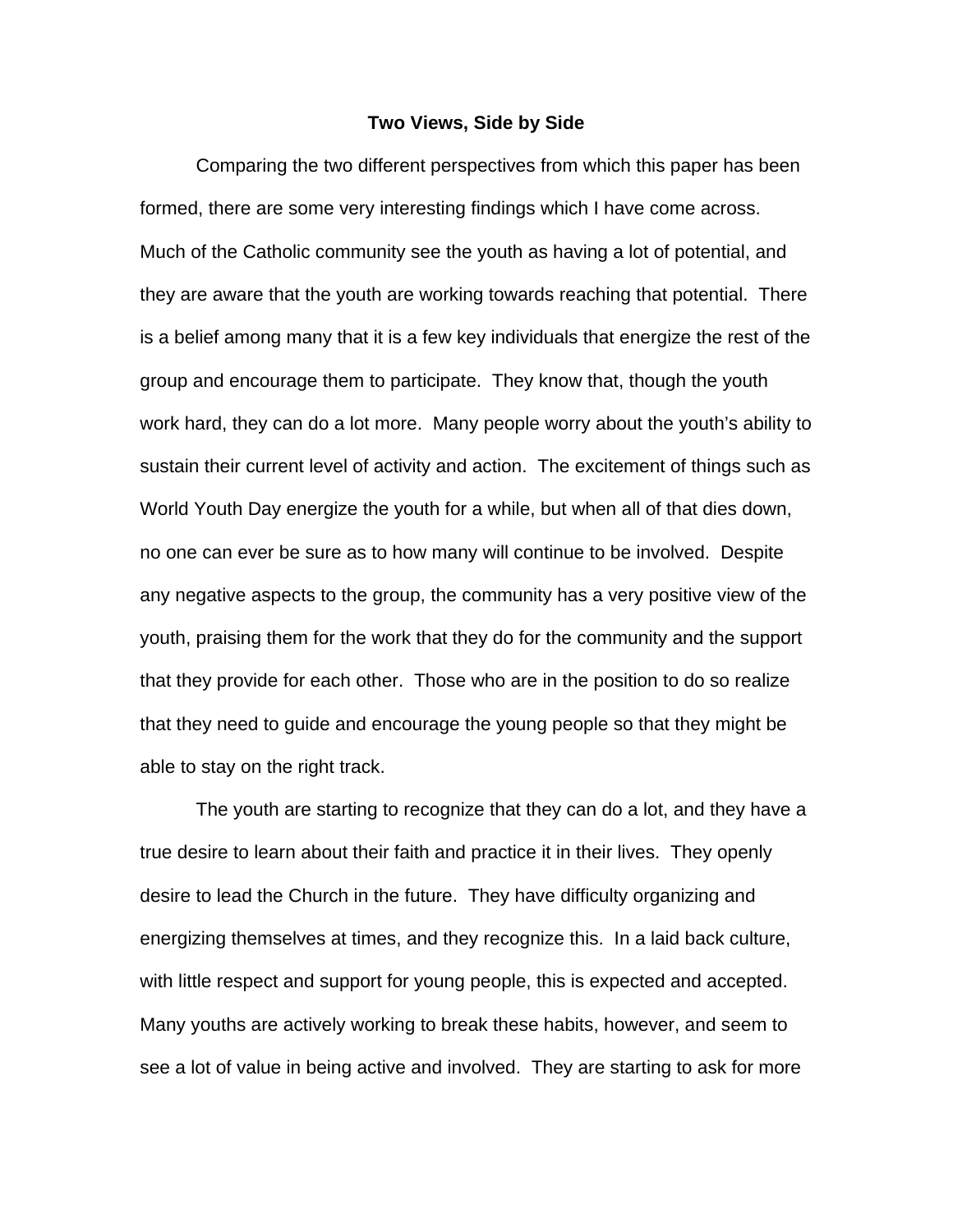from the community, and feel free to ask questions about their faith and are eager to learn. The combination of energy, curiosity, and passion that the group has is a great combination that creates a dynamic environment in which these young people can continue to grow.

 Within their community, the youth are seen as moving in the right direction. The youth are calling for more trust and respect from the community. Through continuing to be active in community outreach and service, prayer life, and parish leadership, they will likely earn this respect from a community whom they have already done a lot to impress in a very short period of time.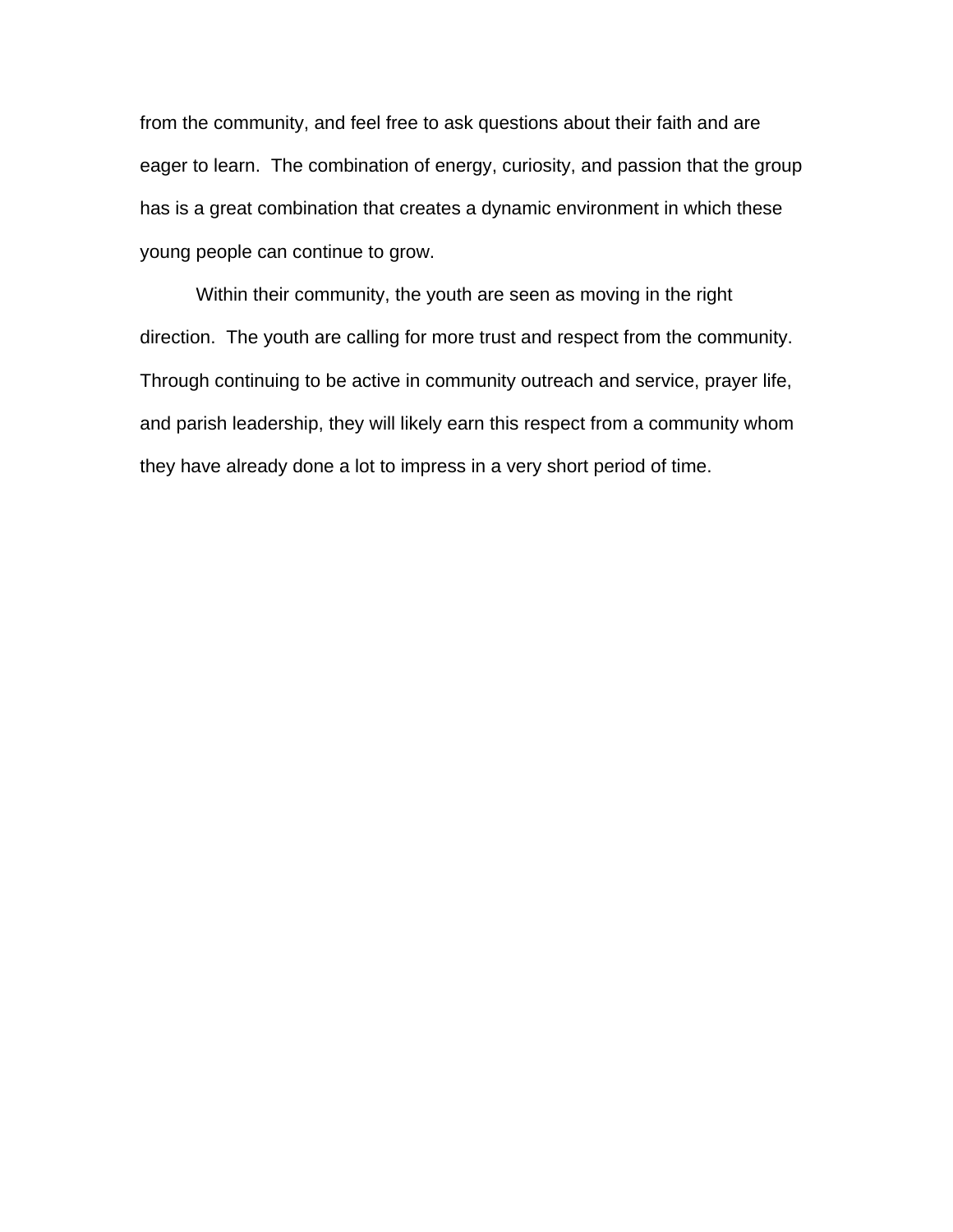#### **Responses and Solutions**

 When comparing the issues that individual youth members brought up to the opinions of other Church members on the same matter, there are definitely a lot of similarities. In fact, every issue that the youth specifically mentioned was also brought up by others who work with the youth. Those who work with the youth were especially in-tune with the issues that the youth face and even mentioned issues such as divorce, violence, and sex, which the youth did not bring up. It is a fact, not an opinion, that these are troubles that the youth deal with. They may have been too self-conscious of to individually mention such touchy subjects, which is to be expected from youths. It is positive to see these similarities and the recognition of the needs of the youth throughout the community.

 While recognition of these problems is a start, there remains a serious lack of action when it comes to addressing these problems in real life. There are many possible reasons for this. My discussions were mainly with those who are directly involved with the youth, so other members of the parish may not be as aware of the things that the youth face. This may be one of the reasons for their lack of support. Another reason is that the youth have not called for the church's support. Help generally is not given to those who do not ask for it; it is up to the youth to make their needs known to the community. If they want the church's guidance on certain topics, they need to be bold in asking for it. Those who work with the youth also need to do more as liaisons to the rest of the community. Their voices are more respected in this culture than those of the youth, and they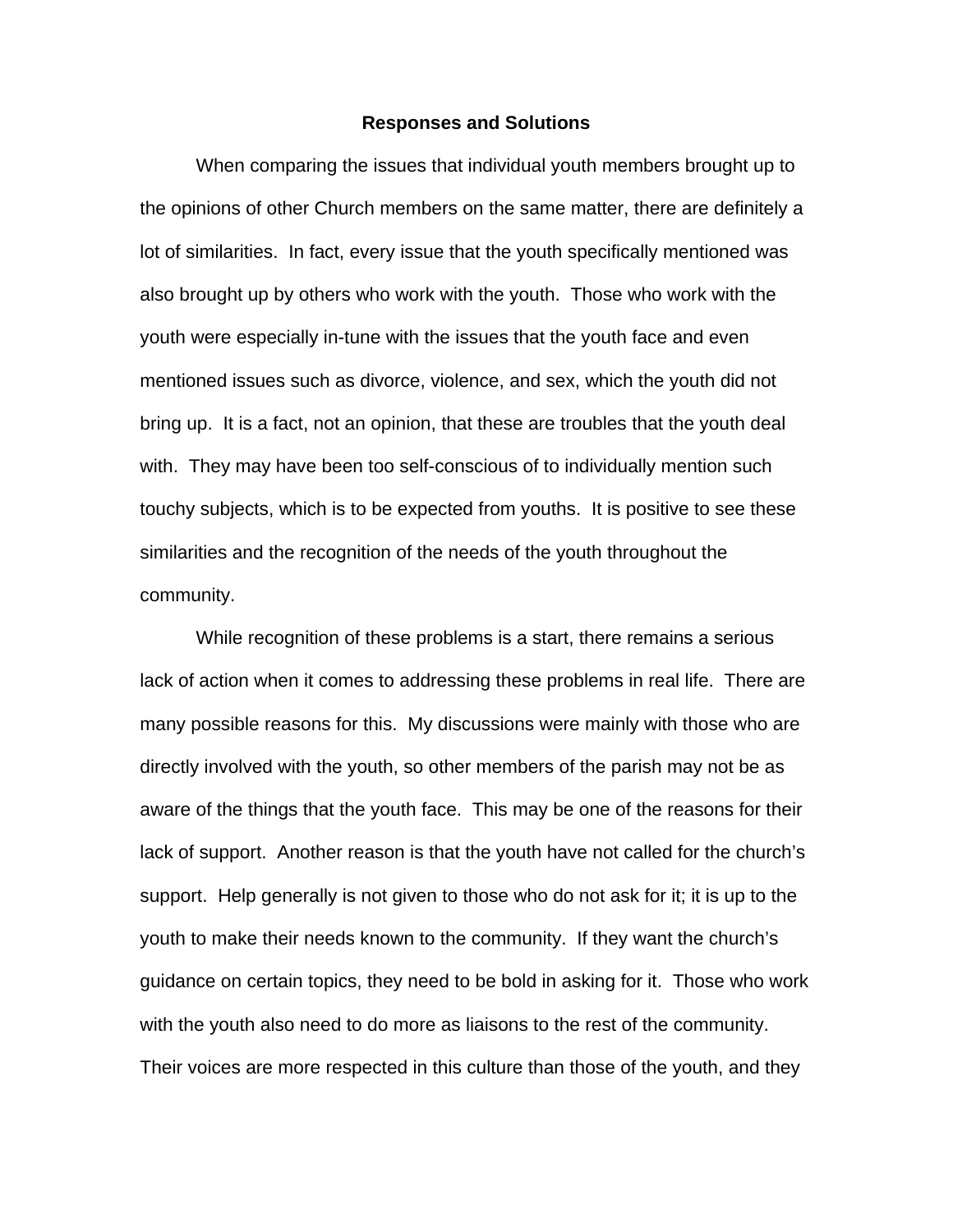can be a powerful advocate on behalf of the youth. A final reason for the lack of action may simply be that the clergy and older lay people have forgotten what it is like to be a young; they have forgotten the unique troubles of being young, as well as the unique talents that the youth have. If more people remembered their own youth experiences, I am sure that they would be much more attentive to the needs of their younger community members.

 More can be done to bridge the gap between the youth and the rest of the community. The youth can do more to be seen and heard participating in regular church activities. They can also be more active, taking the initiative to seek out aid and put into place the structure that they require. They do have the support of some clergy and some lay people; through everyone working together, the youth can be heard and their issues may be taken more seriously. Those who are not in-tune with the youth currently are not likely to suddenly become interested in the troubles of young people; it is only through the young people making themselves known and positive members of the community that they will win the support of all.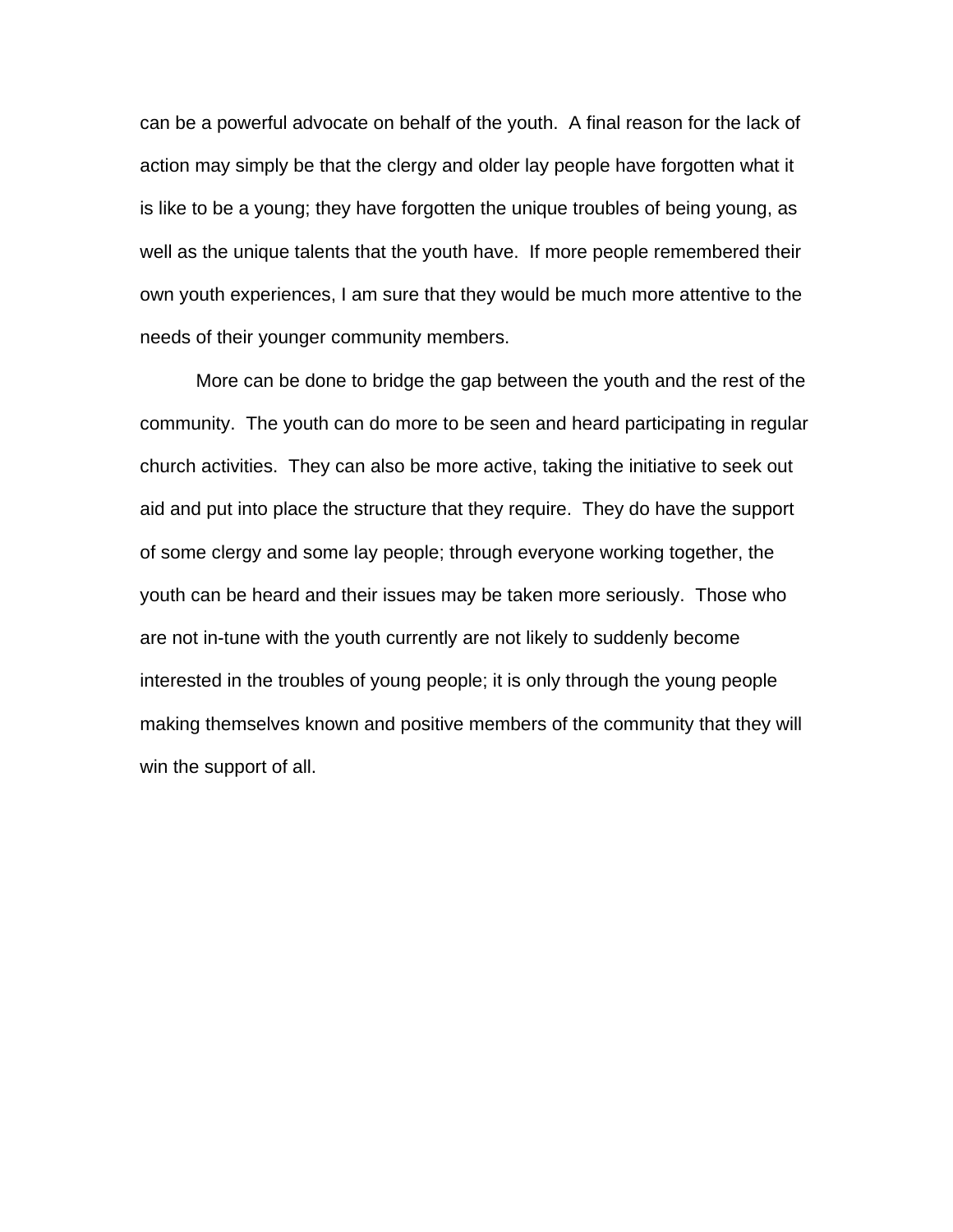#### **The Real Role of the Youth**

 There will most likely always be some discrepancy as to the place that the youth have in the Church. From what I found, however, the role of the youth today that will benefit the largest number of people is for these young people to use the gifts that they possess to benefit the entire community. It remains the responsibility of those in positions of power to allow the youth to do this and ensure that they are given the appropriate environment in which they are able to develop and share their gifts. If this sort of environment is created by the Church, the youth will become more involved and engaged, and through their actions they will learn what it takes to be the leaders that they will need to be in the future.

Young people form a significant portion of the population here in Fiji. The traditional culture values respect of elders and authority figures, yet the culture is rapidly changing and more outside influences are making an impact on the younger generations. In the Roman Catholic Church, the youth are struggling to find where they belong in their faith community. The youth group at Sacred Heart Parish has benefited from programs of the Church on a global scale, and they are actively working to stay active and involved. The youth have a lot to give to their community, and they are very willing to share all that they can. Often, their efforts go unnoticed by the Church. Through increased communication, respect, and understanding among all age groups and generations, the youth can and will do a lot to benefit everyone whom they come into contact with.